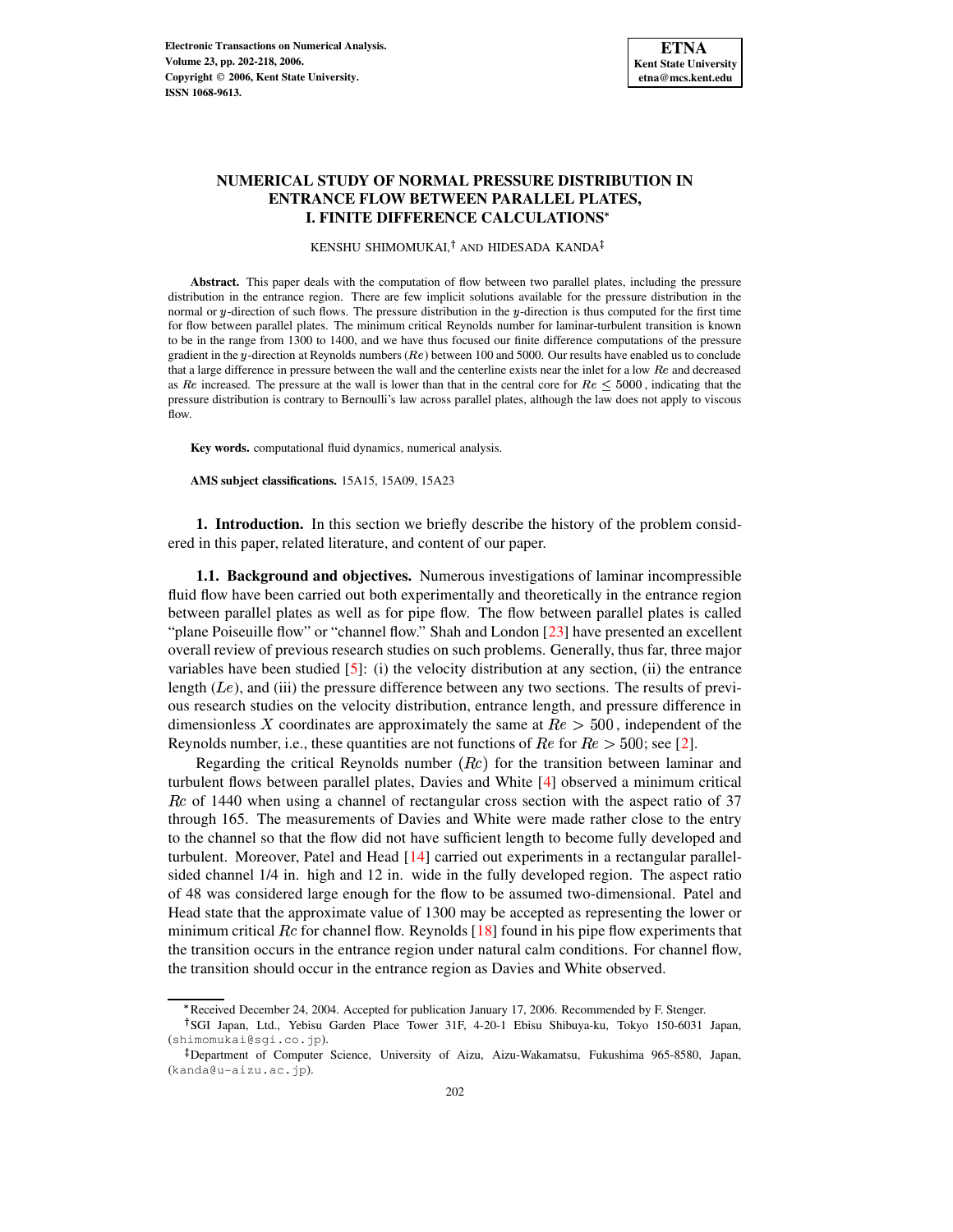Accordingly, the objective of our investigation is to find variables that vary or decrease in the entrance region as Re increases, particularly in the range of  $100 \leq Re \leq 5000$ . As a result, we found that the pressure drop in the  $y$ -direction near the inlet decreases as  $Re$ increases. We expect that this pressure drop may lead to calculation of the minimum  $Rc$ (Kanda, [\[8\]](#page-15-3)). Therefore, the primary objective of this investigation is to accurately study the pressure distribution in the y-direction for  $Re$  values ranging from 100 to 5000. To this end, we aim to answer the following question: Which is larger, pressure near the wall  $(Pw)$  or the pressure at the centerline  $(Pe)$ ? The secondary objective of our paper is to develop a more accurate algorithm for the calculation of the pressure distribution without any assumptions made for pressure distribution, particularly at the wall, since Peyret and Taylor [\[16\]](#page-15-4) state that the two most troublesome boundary conditions to prescribe and satisfy are (i) downstream flow conditions and (ii) pressure conditions at a solid surface. Hence, we present the boundary conditions and good numerical solutions to Poisson's equation for pressure distribution. In a follow up paper, we will perform these calculations via the use of Sinc methods.

**1.2. Literature review.** In the entrance region, the velocity of fluid particles near the wall decreases due to the effect of internal friction, and the velocity of fluid particles near the centerline increases until finally an equilibrium between pressure drop and friction resistance adjusts itself [\[17\]](#page-15-5). That is, the pressure gradient in the entrance region differs from that of fully developed flow. The initial velocity profile, which is constant across the channel inlet, develops into a parabolic profile in a fully developed downstream region.

Since an analytical solution near the channel inlet is not possible, various approximate solutions, mostly involving Prandtl's boundary-layer approximation, have been developed. The single most important part of the boundary-layer assumption is that the static pressure may be taken to be constant across the boundary layer. Thus, in the boundary-layer assumption, although streamwise variables are retained, one critical assumption is made: the static pressure across each section is uniform, i.e., the normal pressure gradient  $\partial P/\partial y = 0$ . In most previous investigations, it was assumed that the pressure  $P$  is constant across the channel.

Unfortunately, we found little information on the normal pressure gradient  $\partial P/\partial y$ . Wang and Longwell [\[26\]](#page-16-1) have investigated a numerical solution that does not use the boundary– layer assumptions for a Reynolds number of 300. They calculated two cases: Case I in which upstream effects are not considered and Case II in which upstream effects are considered. They reported that  $\partial P/\partial y$  is significant near the channel inlet. For the pressure gradients at  $x = 0.147$  in Case II,  $-\partial P/\partial x$  was approximately 0.53 at  $y = 0.8$  and 0.15 at  $y = 0.0$ , and  $-\partial P/\partial y$  was approximately 0.32 at  $y = 0.9$  and  $-0.01$  at  $y = 0.3$ . Furthermore, the excess pressure drops at  $x = 0.147$  and  $y = 0.9$ , 0.5, and 0.1 were 0.1579, 0.0660, and 0.0449 in Case I and 0.1134, 0.0715, and 0.0778 in Case II, respectively. Accordingly, note that the pressure drop near the wall is higher than that near the centerline in both cases. This indicates that, near the channel inlet, the pressure near the wall is lower than that near the centerline. Morihara and Cheng [\[10\]](#page-15-6) have investigated the numerical solution of viscous flow in the entrance region of parallel plates for Reynolds numbers between 0 and 2000. They reported that the streamwise pressure gradient is very large near the inlet and the normal pressure gradient  $\partial P/\partial y$  is also far from zero near the wall for a small x. For example, for  $Re = 20$ and  $x/Re = 0.01, -(\partial P/\partial x)Re/6$  values were more than 4 at  $y = 0.75$ , approximately 1 at  $y = 0.5, 0.4$  at  $y = 0.25$ , and 0.3 at  $y = 0$ . Morihara and Cheng also reported the existence of a delta-shaped adverse pressure gradient zone that extends into the entrance region at a small Reynolds number, and it is practically nonexistent at  $Re = 2000$ .

Accordingly, the pressure distribution in the  $y$ -direction has not been well determined to date for Reynolds numbers between 100 and 5000.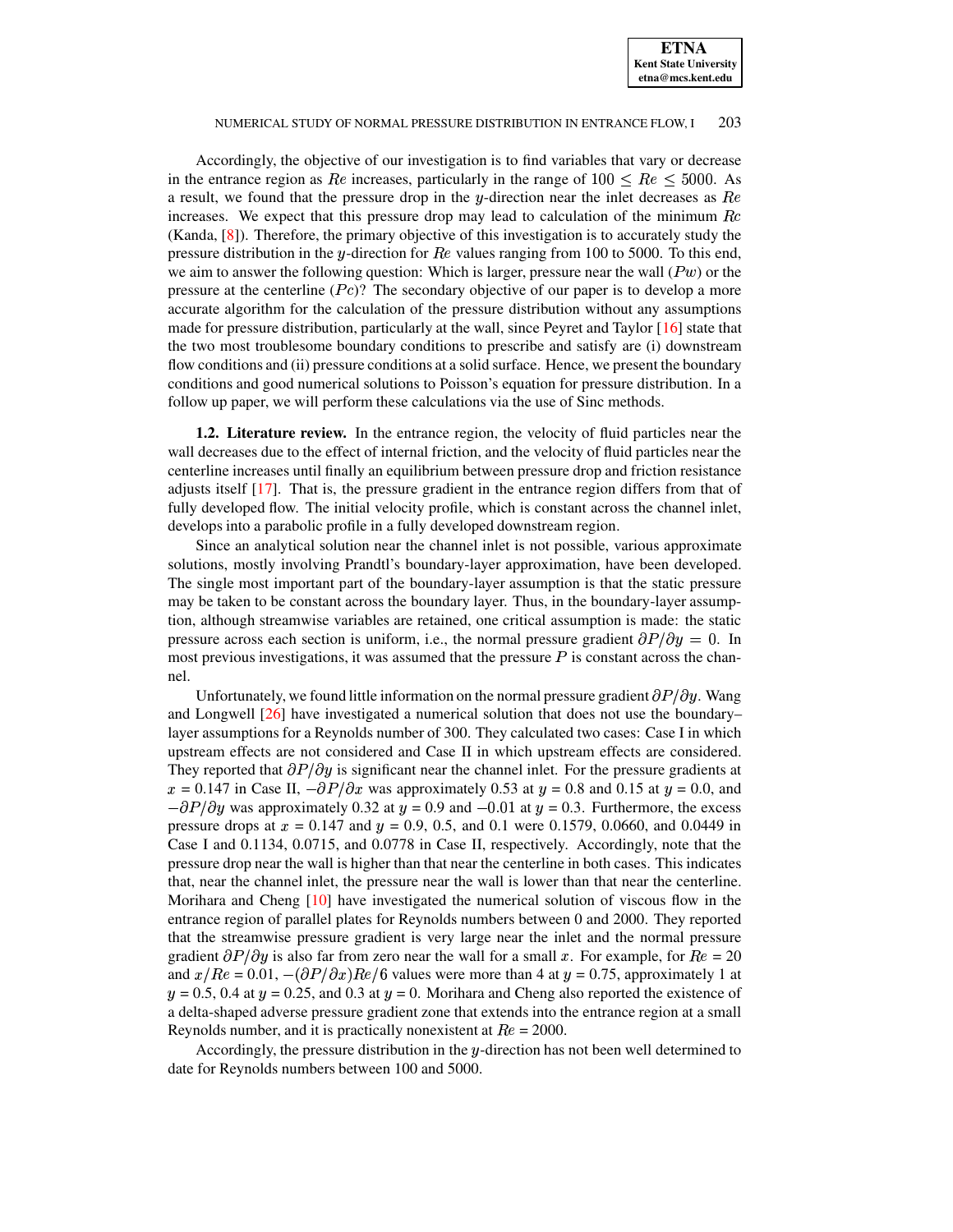**1.3. Nomenclature.** We end this introduction by presenting the notation we use in the paper.

 $H =$ channel height  $h$  = one-half of channel height  $i = \text{grid point in } x\text{-direction}$  $I0$  = maximum number of grid points in x-direction  $j =$  grid point in y-direction  $J0$  = maximum number of grid points in y-direction  $Le =$  dimensionless entrance length =  $x_e'/(HR_e)$  $L_p$  = pressure agreement length =  $x'(L_p)/(HR_e)$  $P =$  dimensionless pressure  $= p/(1/2 * \rho U_0^2)$  $Pc$  = pressure at centerline  $Pw$  = pressure at wall  $p =$ pressure  $Rc$  = critical Reynolds number for transition  $Re =$ Reynolds number =  $U_0H/\nu$  $t =$  dimensionless time =  $(U_0/H)t'$  $\blacksquare$  $t'$  = time  $U_0$  = average velocity in x-direction  $u =$  dimensionless x component of velocity =  $u'/U_0$  $u' = x$  component of velocity  $v =$  dimensionless y component of velocity =  $v'/U_0$  $v' = y$  component of velocity x = dimensionless coordinate along channel =  $x'/H$  $x'$  = coordinate along channel  $x'_e$  = entrance length  $x'(Lp)$  = actual pressure agreement length X = dimensionless x-coordinate =  $x'/(HRe) = x/Re$ y = dimensionless coordinate across channel =  $y'/H$  $y'$  = coordinate across channel  $\psi$  = dimensionless stream function =  $\psi'/(U_0H)$  $\psi'$  = stream function  $\omega$  = dimensionless vorticity =  $(H/U_0)\omega'$  $\omega'$  = vorticity

**2. Governing equations.** Fig. [2.1](#page-3-0) shows the entrance region between parallel plates at  $y = \pm h$  in two dimensions. We have assumed that at the inlet  $x = 0$ , the fluid enters the channel with a flat axial velocity profile  $U_0$  across parallel plates, and that there is no velocity component in the  $y$ -direction.

First, consider dimensionless variables. All lengths and velocities in the problem are normalized by the channel height  $H = 2h$  and the mean velocity  $U_0$ , respectively. The pressure is normalized by  $(1/2)\rho U_0^2$ , not  $\rho U_0^2$ . The Reynolds number is based on the channel height H and the mean velocity  $U_0$ . Note that x is used for calculation and  $X(=x/Re)$  for presentation in figures and tables.

**2.1. Governing equations.** The equations that govern the incompressible laminar flow are the vorticity transport equation,

<span id="page-2-0"></span>(2.1) 
$$
\frac{\partial \omega}{\partial t} + \frac{\partial \psi}{\partial y} \frac{\partial \omega}{\partial x} - \frac{\partial \psi}{\partial x} \frac{\partial \omega}{\partial y} = \frac{1}{Re} \nabla^2 \omega,
$$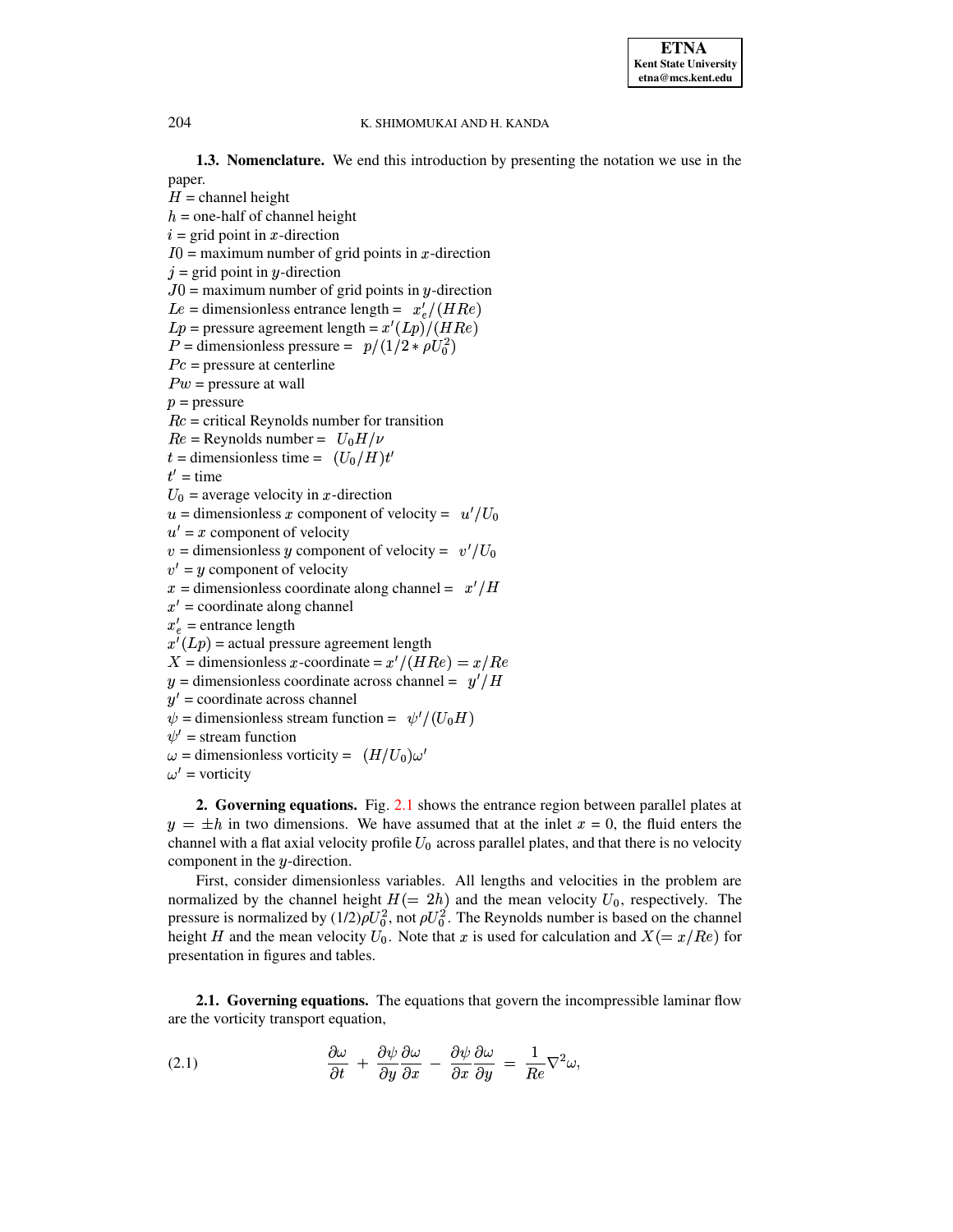



<span id="page-3-5"></span><span id="page-3-0"></span>FIG. 2.1. *Velocity development in entrance region.*

and Poisson's equation for the stream function,

$$
\nabla^2 \psi = -\omega.
$$

Hence, it is possible to avoid some assumptions for pressure distribution by introducing the vorticity and stream function as dependent variables.

<span id="page-3-1"></span>The relationships between stream function and velocity are defined as

(2.3) 
$$
u = \frac{\partial \psi}{\partial y}, \quad v = -\frac{\partial \psi}{\partial x}.
$$

In a two-dimensional flow field, only the z component of vorticity,  $\omega_z$ , is effective; thus,  $\omega$ denotes  $\omega_z$  in this study,

<span id="page-3-6"></span>(2.4) 
$$
\omega = \omega_z = [\nabla \times V]_z = \frac{\partial v}{\partial x} - \frac{\partial u}{\partial y}.
$$

The  $\psi - \omega$  solution does not give any information regarding the pressure field. The pressure can be calculated using the Navier-Stokes equations in a steady state  $[13]$ : the pressure distribution for the  $x$  derivative is

<span id="page-3-2"></span>(2.5) 
$$
\frac{\partial P}{\partial x} = -2 \left( u \frac{\partial u}{\partial x} + v \frac{\partial u}{\partial y} \right) + \frac{2}{Re} \nabla^2 u,
$$

and that for the  $y$  derivative is

<span id="page-3-3"></span>(2.6) 
$$
\frac{\partial P}{\partial y} = -2 \left( u \frac{\partial v}{\partial x} + v \frac{\partial v}{\partial y} \right) + \frac{2}{Re} \nabla^2 v.
$$

Since  $u$  and  $v$  are known at every point from [\(2.3\)](#page-3-1), the derivatives on the right-hand sides of  $(2.5)$  and  $(2.6)$  can be obtained. Hence, note that the result of  $(2.5)$  must satisfy the result of  $(2.6)$ . Furthermore, a smooth pressure distribution which satisfies both  $(2.5)$  and  $(2.6)$  is calculated using Poisson's equation [\[19\]](#page-15-8),

<span id="page-3-4"></span>(2.7) 
$$
\nabla^2 P = -4 \left[ \left( \frac{\partial v}{\partial x} \right) \left( \frac{\partial u}{\partial y} \right) - \left( \frac{\partial u}{\partial x} \right) \left( \frac{\partial v}{\partial y} \right) \right].
$$

In the numerical method, the vorticity transport equation is first solved and then the pressure distribution equation is solved without any assumptions made for pressure distribution. For the calculation of pressure distribution, it is important to make no assumptions. In this study, initial values are obtained using  $(2.5)$  and then  $(2.7)$  is used to obtain better solutions.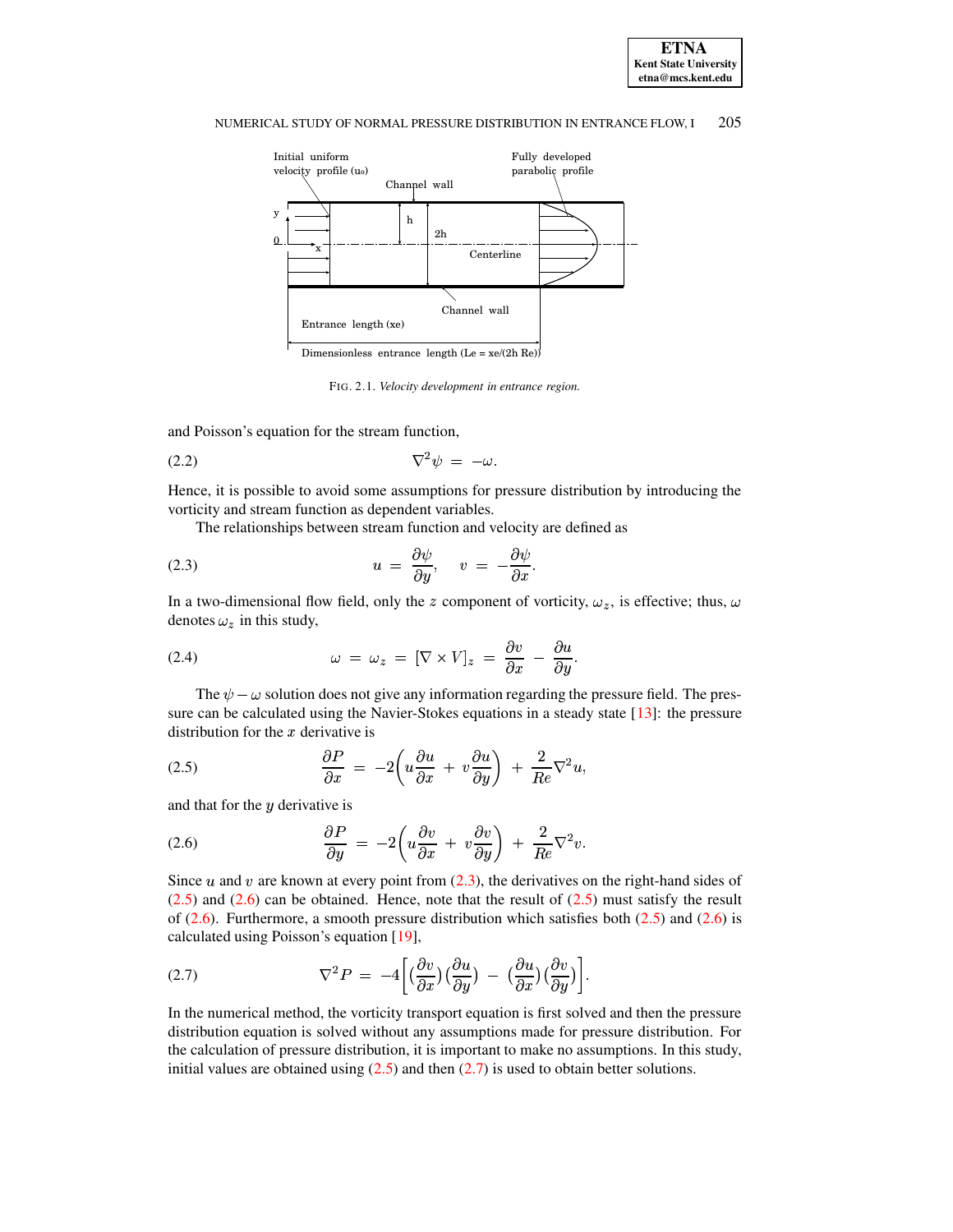

**2.2.** Axial pressure drop at centerline. For fully developed flow where  $\partial P/\partial y = 0$ , the pressure gradient at the centerline [\[27\]](#page-16-2) is given by

$$
-\frac{dP}{dx} = \frac{24}{Re}.
$$

The total pressure drop from the channel inlet is expressed as the sum of the pressure drop that would occur if the flow were fully developed, plus the excess pressure drop  $K(X)$ to account for the developing region,

<span id="page-4-4"></span>
$$
(2.8) \tP(0) - P(X) = 24X + K(X).
$$

**2.3. Normal pressure gradient at wall.** Here, we consider the normal pressure gradient  $\partial P/\partial y$ . The dimensionless N-S equation in vector form [\[5\]](#page-15-0) is written as

<span id="page-4-0"></span>(2.9) 
$$
\frac{\partial V}{\partial t} - V \times \omega = -grad\left(\frac{P}{2} + \frac{V^2}{2}\right) - \frac{1}{Re}\nabla \times \omega.
$$

Since the velocity vector  $V = 0$  at the wall, that is, the normal component of [\(2.9\)](#page-4-0) at the wall, reduces to

<span id="page-4-1"></span>(2.10) 
$$
\frac{\partial P}{\partial y}\Big|_{y=h} = -\frac{2}{Re} \nabla \times \omega\Big|_{y=h} = \frac{2}{Re} \frac{\partial \omega_z}{\partial x}\Big|_{y=h},
$$
  
the normal pressure gradient is derived from the negative normal component of the curl of

vorticity at the wall. This normal pressure gradient is also presented by

<span id="page-4-2"></span>
$$
\frac{\partial P}{\partial n} = -\frac{2}{Re} \frac{\partial \omega}{\partial s}
$$

where  $(n, s)$  are the normal and tangents to the wall [\[15\]](#page-15-9), [\[19\]](#page-15-8). Since  $n = -y$  and  $s = x$ at the wall,  $(2.10)$  and  $(2.11)$  are the same.  $(2.10)$  is, however, clearer than Eq.  $(2.11)$  when we consider a physical force mechanism in vector form. The normal component of the curl of vorticity at the wall hereafter is called normal wall strength (NWS). Since only the  $z$ component of the vorticity  $\omega_z$  is effective in a two-dimensional flow field, NWS is expressed as  $\overline{a}$ 

<span id="page-4-3"></span>(2.12) 
$$
NWS \equiv \frac{2}{Re} [\nabla \times \omega]_y \Big|_{y=h} = -\frac{2}{Re} \frac{\partial \omega_z}{\partial x} \Big|_{y=h} = -\frac{\partial P}{\partial y} \Big|_{y=h}.
$$
  
The following characteristics of NWS are considered.

(i) NWS is effective near the channel inlet where the vorticity gradient in the  $x$ -direction is large and decreases inversely with  $Re$ . In the fully developed region, NWS does not exist since the curl of vorticity disappears.

(ii) It is clear from  $(2.12)$  that NWS causes a pressure gradient in the y-direction, that is, the pressure gradient results from the curl of vorticity. NWS and the normal pressure gradient  $\partial P/\partial y$  have the same magnitude at the wall, but have opposite directions. When  $\partial P/\partial y < 0$ , the direction of NWS is from the wall to the centerline, as shown in Fig. [2.2.](#page-5-0) NWS causes the fluid particles near the wall to move towards the centerline in the normal direction.

(iii) When using the boundary-layer assumptions, NWS vanishes since  $\partial P/\partial y$  is always neglected in the assumptions.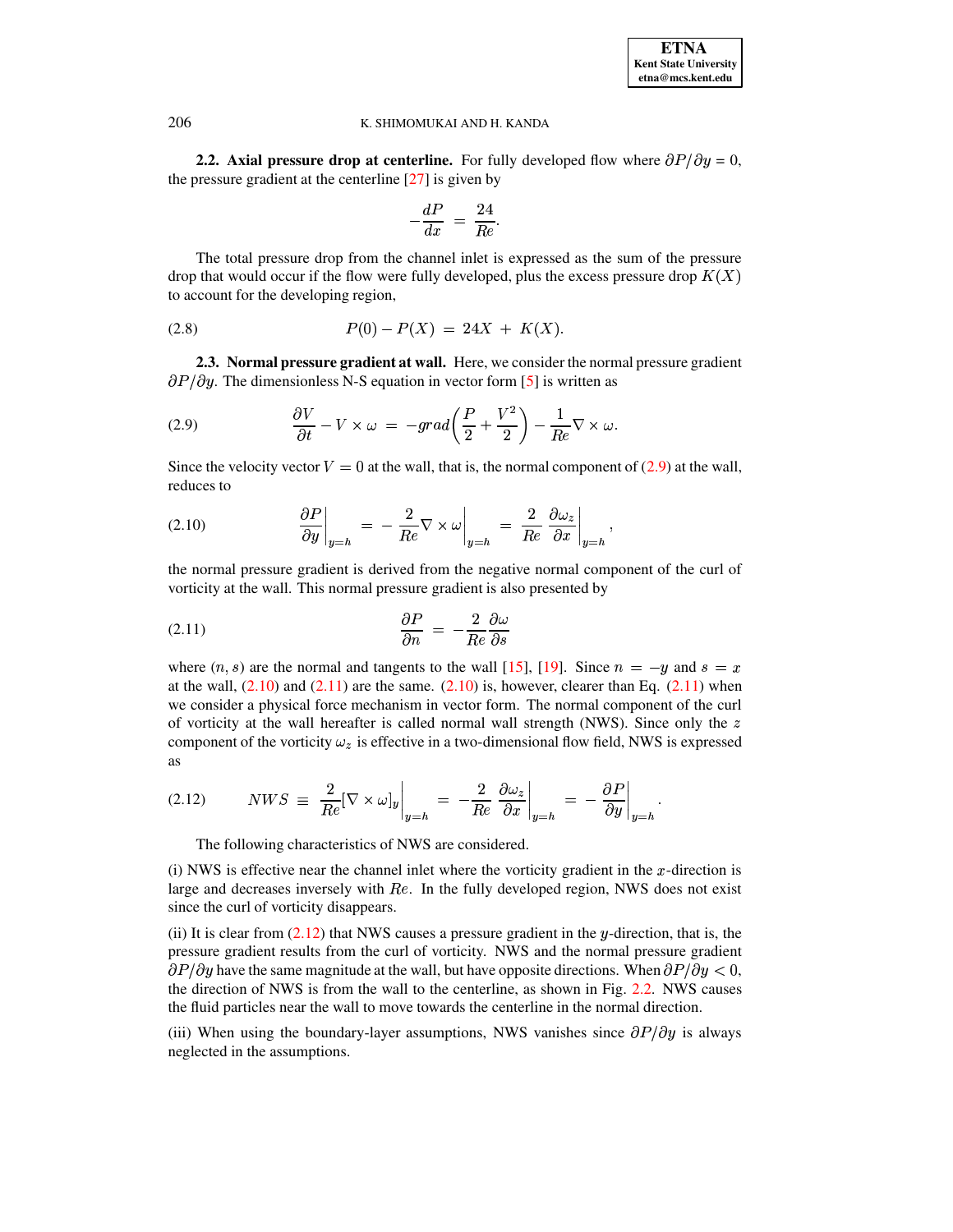



<span id="page-5-0"></span>FIG. 2.2. Directions of curl of vorticity on wall.

3. Numerical methods. The rectangular mesh system used is schematically shown in Fig. 2.2, where I0 and J0 are the maximum numbers of mesh points in the x- and ydirections, respectively, and  $I1 = I0 - 1$  and  $I2 = I0 - 2$ . In this paper,  $I0 = 1001$ ,  $J0 = 51$ and 101, and the dimensionless X grid space is constant:  $\Delta X = \Delta x/Re = 0.0001$ . Accordingly, since  $\Delta x = 0.0001 * Re$ ,  $\Delta x$  and the maximum x-distance,  $x = (I0 - 1)\Delta x$ , are proportional to Re.

3.1. Vorticity transport equation. This computational scheme involves the forwardtime, centered-space (FTCS) method. For unsteady problems,  $(2.1)$  in finite difference form can be solved efficiently in time using an explicit or implicit Gauss-Seidel iteration method (this study).

The implicit form for vorticity is written as

$$
\frac{\omega^{n+1}-\omega^n}{\Delta t}+\frac{\partial\psi^n}{\partial y}\frac{\partial\omega^{n+1}}{\partial x}-\frac{\partial\psi^n}{\partial x}\frac{\partial\omega^{n+1}}{\partial y}=\frac{1}{Re}\bigg(\frac{\partial^2\omega^{n+1}}{\partial x^2}+\frac{\partial^2\omega^{n+1}}{\partial y^2}\bigg).
$$

Here  $n$  is the time step.

The initial condition for the stream function is given by

$$
\psi(i, j) = (j - 1)\Delta y, \quad 1 \leq i \leq 10, \quad 1 \leq j \leq J0.
$$

Within the boundaries the initial vorticity is obtained by solving  $(2.2)$ . The velocities u and v are set using  $(2.3)$  whenever the stream function is newly calculated.

The following are the boundary conditions.

- (i) At the centerline:  $\psi_{i,1} = 0$ ,  $\omega_{i,1} = 0$ ,  $1 \le i \le I1$ .
- (ii) At the inlet:  $\psi_{1,j} = (j-1)\Delta y$ ,  $\omega_{1,j} = 0$ ,  $2 \le j \le J1$ .
- (iii) At the wall:  $\psi_{i,J0} = (J0-1)\Delta y$ ,  $1 \le i \le I1$ .

The vorticity boundary condition at no-slip walls is derived from  $(2.4)$ :

$$
\omega=-\partial u/\partial y.
$$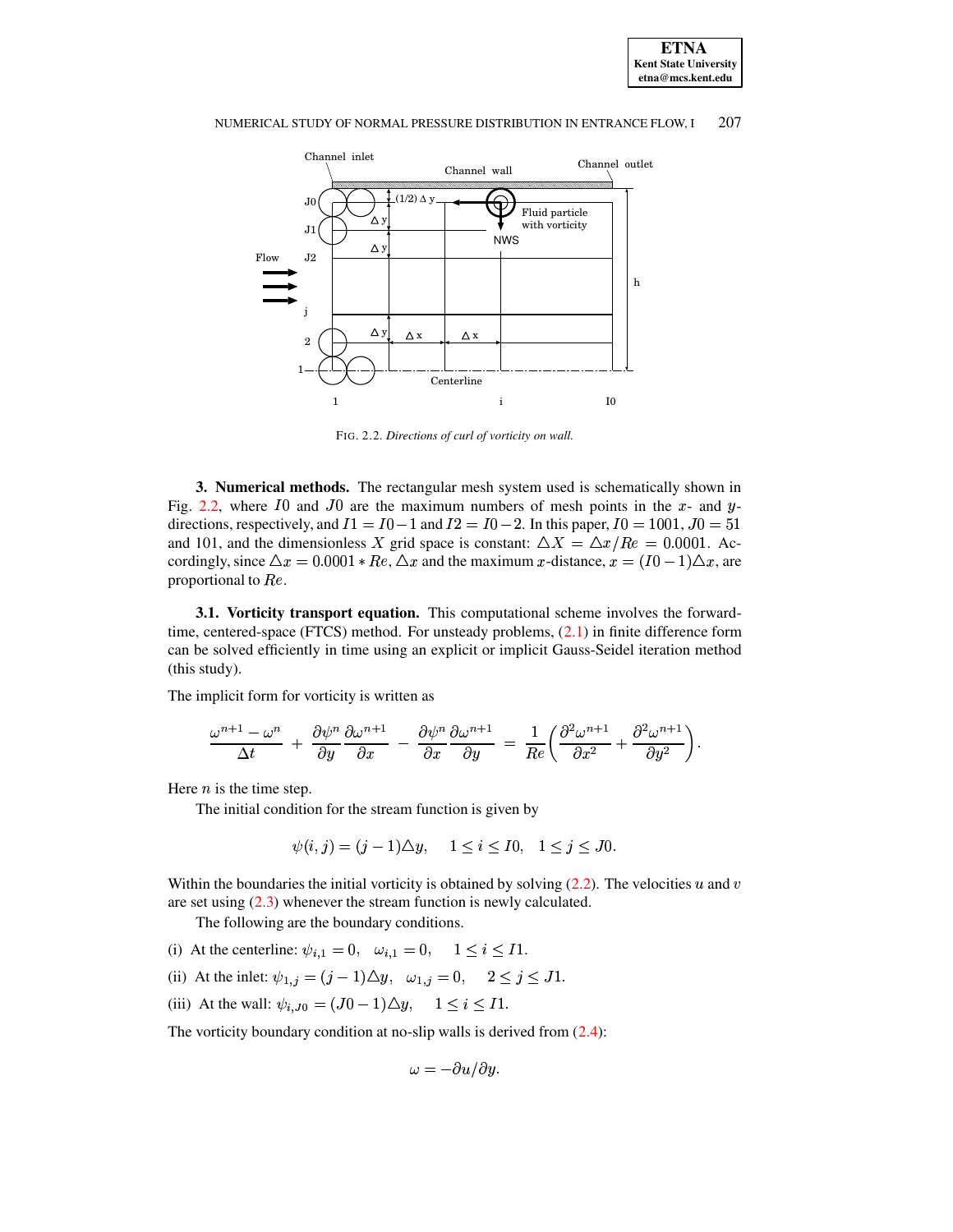A three-point, one-sided approximation for derivatives is used to maintain second-order accuracy:

<span id="page-6-0"></span>
$$
(3.1) \t\t\t \omega_{i,J0} = -\frac{3u_{i,J0} - 4u_{i,J0-1} + u_{i,J0-2}}{2\Delta y} = \frac{4u_{i,J0-1} - u_{i,J0-2}}{2\Delta y}.
$$

(iv) At the outlet, the linear extrapolation method is used:

$$
\psi_{I0,j}=2\psi_{I1,j}-\psi_{I2,j},\ \ \, \omega_{I0,j}\;=\;2\omega_{I1,j}-\omega_{I2,j}.
$$

**3.2. Pressure distribution.** Before starting iterative calculations, first, we need to set initial values for pressure distribution using [\(2.5\)](#page-3-2). Next, we calculate a smooth pressure distribution using Poisson's equation [\(2.7\)](#page-3-4) and the Gauss-Seidel iteration method. The following are the boundary conditions for pressure.

(i) For the pressure at the centerline, we use the three-point finite difference form; since  $\partial P/\partial y = 0$  at  $y = 0$ ,

$$
P_{i,1} = (4P_{i,2} - P_{i,3})/3, \ \ 1 \leq i \leq I0 \, .
$$

(ii) The pressure at the channel inlet is given as zero without the leading edge:

$$
P_{1,j} = 0, \quad 1 \leq j \leq J1.
$$

(iii)The pressure at the wall is derived from  $(2.10)$ . For the leading edge with  $i = 1$  and  $j = J0$ , using the three-point approximation for  $\omega$ , the pressure gradient is expressed as

$$
\frac{3P_{1,J0}-4P_{1,J1}+P_{1,J2}}{2\Delta y} = \frac{2}{Re}\frac{-\omega_{3,J0}+4\omega_{2,J0}-3\omega_{1,J0}}{2\Delta x}.
$$

For the wall with  $2 \le i \le I1$ , and  $j = J0$ ,

$$
\frac{3P_{i,J0}-4P_{i,J1}+P_{i,J2}}{2\Delta y} = \frac{2}{Re}\frac{\omega_{i+1,J0}-\omega_{i-1,J0}}{2\Delta x}.
$$

(iv) For the outflow boundary conditions, the linear extrapolation method is used:

$$
P_{I0,j} = 2P_{I1,j} - P_{I2,j}, \quad 1 \le j \le J0.
$$

The numerical calculations are carried out on an NEC SX-7/232H32 supercomputer that has a peak performance of 8.83 G-FLOPS/processor. At  $I0 = 1001$ ,  $J0 = 101$ , and  $Re =$ 1000, the CPU time was 5306 sec.

**4. Results and discussion.** To evaluate the accuracy of the calculations, the calculated velocity distribution, entrance length, and excess pressure drop were compared with those obtained by the previous researchers listed in Tables [4.1](#page-7-0) and [4.2.](#page-8-0) The calculated results for  $J0 = 51$  and 101 are approximately the same. Since the  $J0 = 101$  mesh system has twice refinement of the  $J0 = 51$  mesh system, we use the calculated results at  $J0 = 101$ when mentioning specific values hereafter. The accuracy of the calculations in this study was verified as described in the following subsections.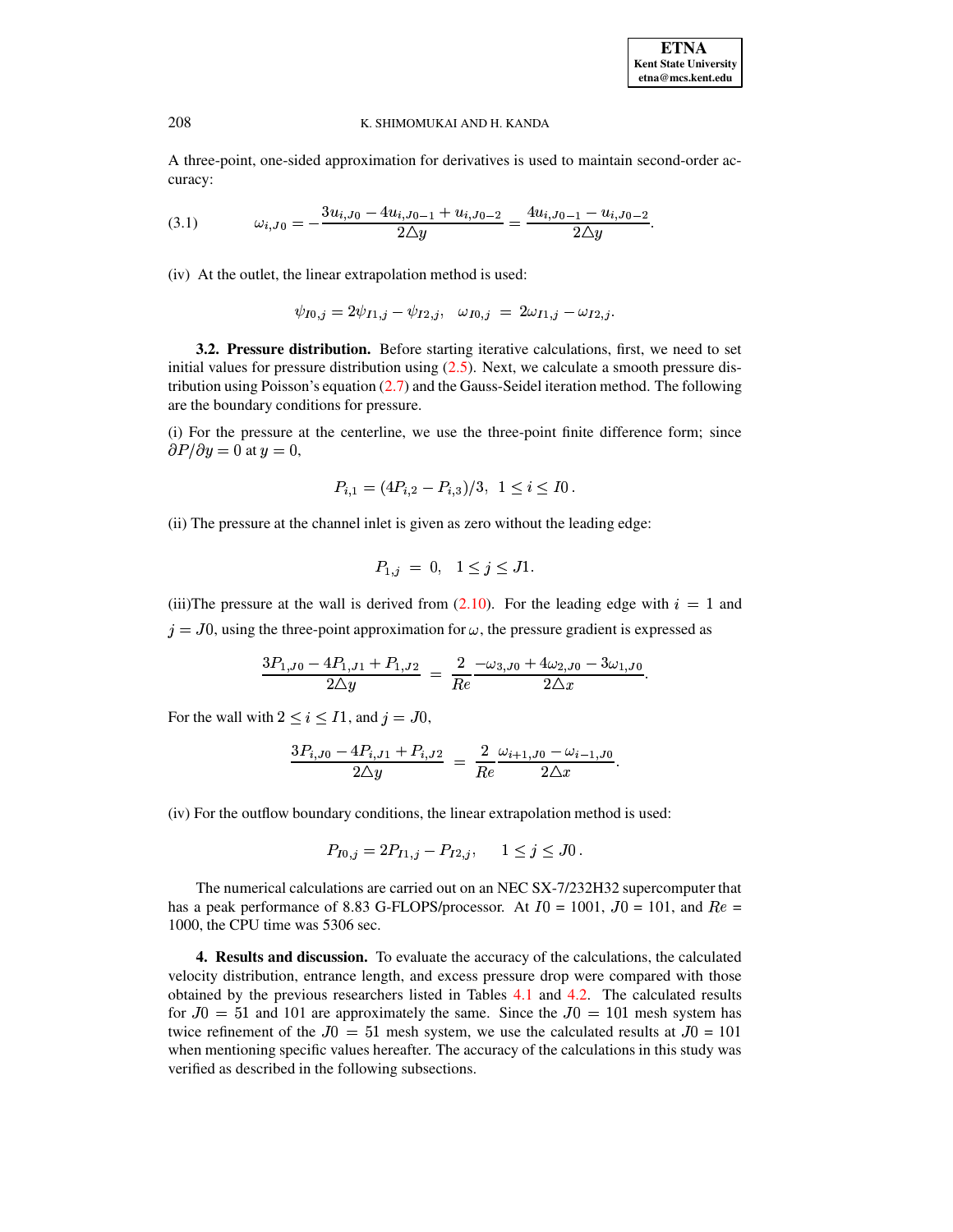| <b>ETNA</b>                  |
|------------------------------|
| <b>Kent State University</b> |
| etna@mcs.kent.edu            |

4.1. Velocity distribution. The calculated profiles of the axial velocity component at  $Re = 1000$  are shown in Fig. 4.1. The circles and squares show the velocity profiles given by Schlichting  $([21], [22])$  and Wang and Longwell  $[26]$ . The values on the curves are listed in Table 4.1. Schlichting solved the problem with the aid of boundary-layer theory. Wang obtained a numerical solution in a steady state. It will be noted in Fig. 4.1 and Table 4.1 that the velocity distribution is concave in the central portion for  $X \leq 0.0005$  at  $Re = 1000$ as Wang found. In the case of Wang, the concave distribution can be seen for  $X \leq 0.002$  at  $Re = 300$  (in the present study,  $X \le 0.0015$  at  $Re = 300$ ). This difference may be caused by the mesh refinement and Re;  $\Delta X = 0.0001$  for our mesh system and 0.000146 for Wang's mesh system. For the velocity distribution, after  $X = 0.002$ , Schlichting's results and our results are approximately the same. After  $X = 0.01$ , Schlichting's, Wang's, and our results are approximately the same.

<span id="page-7-0"></span>

|     |                  |               | $X = 0.0002$ |                          |               | $X = 0.0005$ |                   |  |
|-----|------------------|---------------|--------------|--------------------------|---------------|--------------|-------------------|--|
|     |                  | Present Work  | Schlichting  | Wang                     | Present Work  | Schlichting  | Wang              |  |
| y   |                  | $(Re = 1000)$ |              | $(Re = 300)$             | $(Re = 1000)$ |              | $(Re = 300)$      |  |
| 0.5 |                  | 0.0           | 0.0          | 0.0                      | 0.0           | 0.0          | 0.0               |  |
| 0.4 |                  | 1.078         | 1.042        | 1.044                    | 0.989         | 1.057        | 1.044             |  |
| 0.3 | $\boldsymbol{u}$ | 1.076         | 1.043        | 1.029                    | 1.107         | 1.075        | 1.068             |  |
| 0.2 |                  | 1.061         | 1.043        | 1.021                    | 1.101         | 1.075        | 1.051             |  |
| 0.1 |                  | 1.053         | 1.043        | 1.018                    | 1.097         | 1.075        | 1.044             |  |
| 0.0 |                  | 1.050         | 1.043        | 1.017                    | 1.096         | 1.075        | 1.042             |  |
|     |                  |               | $X = 0.001$  |                          |               | $X = 0.002$  |                   |  |
| 0.5 |                  | 0.0           | 0.0          | 0.0                      | 0.0           | 0.0          | 0.0               |  |
| 0.4 |                  | 0.898         | 1.004        | 0.924                    | 0.802         | 0.810        | 0.847             |  |
| 0.3 | $\boldsymbol{u}$ | 1.124         | 1.108        | 1.053                    | 1.136         | 1.140        | 1.107             |  |
| 0.2 |                  | 1.126         | 1.109        | 1.071                    | 1.160         | 1.160        | 1.142             |  |
| 0.1 |                  | 1.126         | 1.109        | 1.069                    | 1.161         | 1.160        | 1.138             |  |
| 0.0 |                  | 1.126         | 1.109        | 1.068                    | 1.161         | 1.160        | 1.135             |  |
|     |                  |               | $X = 0.005$  |                          |               | $X = 0.01$   |                   |  |
| 0.5 |                  | 0.0           | 0.0          | 0.0                      | 0.0           | 0.0          | 0.0               |  |
| 0.4 |                  | 0.670         | 0.697        | 0.723                    | 0.589         | 0.626        | 0.655             |  |
| 0.3 | $\boldsymbol{u}$ | 1.099         | 1.087        | 1.142                    | 1.033         | 1.048        | 1.035             |  |
| 0.2 |                  | 1.221         | 1.254        | 1.235                    | 1.246         | 1.264        | 1.233             |  |
| 0.1 |                  | 1.234         | 1.261        | 1.248                    | 1.309         | 1.333        | 1.306             |  |
| 0.0 |                  | 1.235         | 1.262        | 1.249                    | 1.319         | 1.335        | 1.322             |  |
|     |                  |               | $X = 0.05$   |                          | $X = 0.1$     |              |                   |  |
| 0.5 |                  | 0.0           | 0.0          | $\overline{\phantom{0}}$ | 0.0           | 0.0          | $\qquad \qquad -$ |  |
| 0.4 |                  | 0.544         | 0.540        |                          | 0.539         | 0.540        |                   |  |
| 0.3 | $\boldsymbol{u}$ | 0.928         | 0.960        |                          | 0.923         | 0.960        |                   |  |
| 0.2 |                  | 1.236         | 1.260        |                          | 1.235         | 1.260        |                   |  |
| 0.1 |                  | 1.422         | 1.440        |                          | 1.427         | 1.440        |                   |  |
| 0.0 |                  | 1.492         | 1.500        |                          | 1.499         | 1.500        |                   |  |

TABLE 4.1 Velocity distributions

**4.2. Entrance length** (Le). The entrance length (Le) is defined as the distance from the entrance to the point where the centerline velocity reaches 98 or 99% of the fully developed value. Table 4.2 gives the Le values for 98%, 99%, and 99.9% of the fully developed value computed by other researchers, most of which are obtained regardless of  $Re$ . Chen [2] provides  $(4.1)$  for an entrance length for channel flow,

<span id="page-7-1"></span>(4.1) 
$$
Le = \frac{X}{Re} = \frac{0.63}{Re(0.035Re + 1)} + 0.044.
$$

At  $Re > 500$ , Le has a constant value of 0.044, as determined using (4.1).

Our calculated Le values are also shown in Table 4.2 for 98%, 99%, and 99.9% of the fully developed value. The following are our main conclusions. The calculated results are approximately the same at  $Re \geq 300$ , where the Le values are approximately 0.0333 for 98%,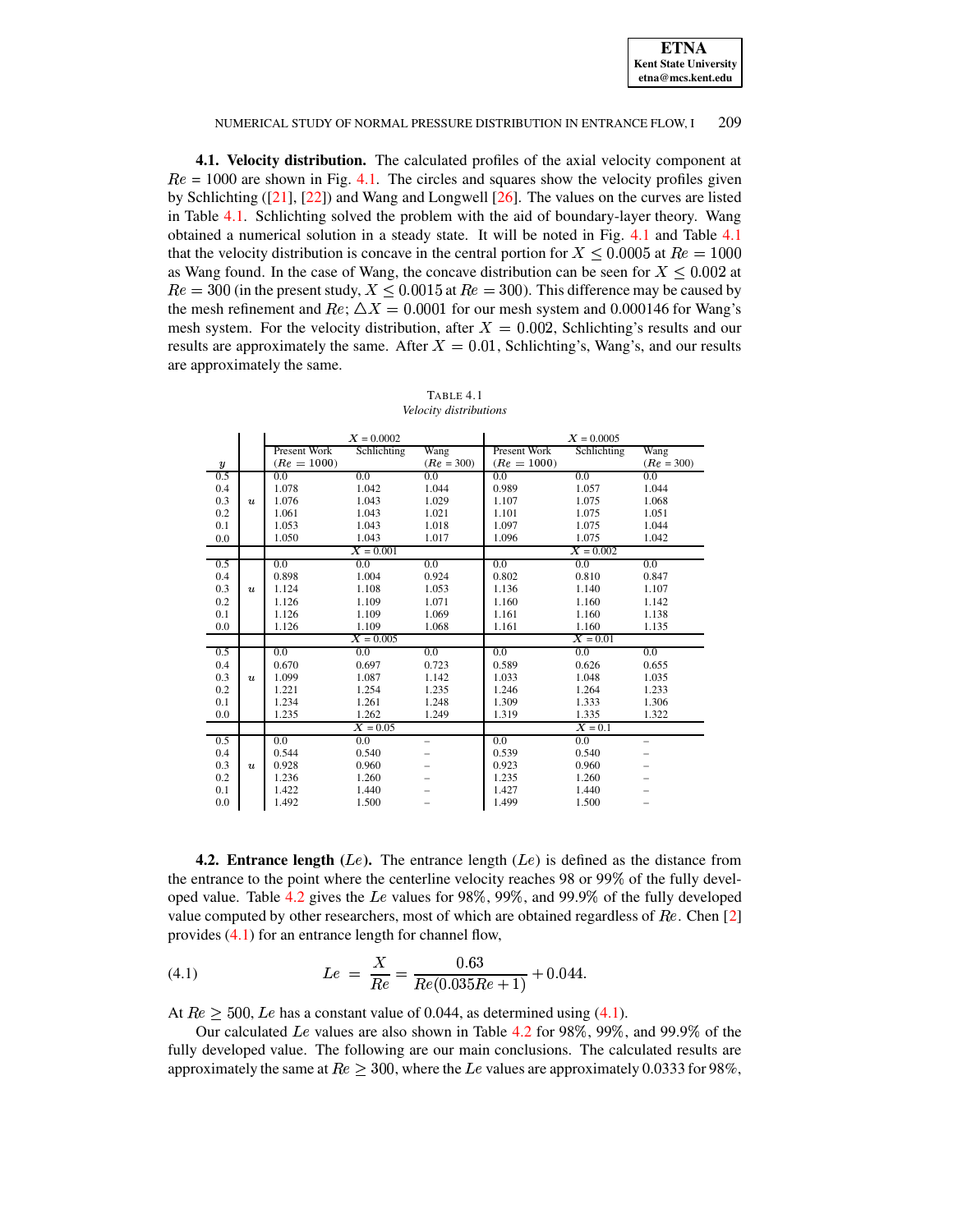

<span id="page-8-1"></span>FIG. 4.1. Velocity profile of axial velocity component at  $Re = 1000$ .

0.0424 for 99%, and 0.0732 for 99.9%. The Le value of 0.0424 for 99% is slightly smaller than that calculated using  $(4.1)$  and approximately equal to the value 0.0429 of Morihara and Cheng [10]. At  $Re \leq 300$ , Le increases as Re increases. For 99% of the fully developed value, the Le values are 0.0407 at  $Re = 100$  and 0.0421 at  $Re = 300$ . These values are smaller than those calculated using  $(4.1)$  (see Table 4.2). According to Eq. (18), Le decreases as Re increases for  $Re \leq 300$ . In contrast, our results show that Le increases as Re increases for  $Re \leq 300$ . Thus, according to our results, it seems that Le increases as Re increases for  $Re \leq 300$  because of a viscous effect, and that Le becomes constant at  $Re \geq 300$ .

<span id="page-8-0"></span>

|                           | Entrance Length Le |        |                          |                          |             |                          |
|---------------------------|--------------------|--------|--------------------------|--------------------------|-------------|--------------------------|
| Author                    | Year               | 98%    | 99%                      | 99.9%                    | $K(\infty)$ | Re                       |
| Schlichting               | 1934               | 0.034  | 0.04                     | $\overline{\phantom{0}}$ | 0.601       | $\overline{\phantom{0}}$ |
| Han                       | 1960               | 0.0297 | 0.0396                   | -                        | 0.871       |                          |
| Bodoia & Osterle          | 1961               | 0.034  | 0.044                    | 0.076                    | 0.676       | -                        |
| Collins & Schowalter      | 1962               | 0.034  | $\overline{\phantom{0}}$ | -                        | 0.676       | $\overline{\phantom{0}}$ |
| Sparrow & Lin             | 1964               |        | -                        | -                        | 0.686       | $\overline{\phantom{0}}$ |
| Wang & Longwell (Case I)  | 1964               | 0.034  | $\equiv$                 | -                        | 0.676       | 300                      |
| Kiya, Fukusako, & Arie    | 1972               | 0.0348 | 0.0445                   | -                        | 0.666       | -                        |
| Morihara & Cheng          | 1973               |        | 0.0429                   | -                        |             | 2000                     |
| Chen                      | 1973               |        | 0.0454                   | -                        | 0.830       | 100                      |
|                           |                    |        | 0.0442                   | $\overline{\phantom{0}}$ | 0.703       | 300                      |
|                           |                    |        | 0.044                    | L,                       | 0.659       | 1000                     |
|                           |                    |        | 0.044                    | -                        | 0.650       | 2000                     |
| Narang & Krishnamoorthy   | 1976               | -      | 0.0455                   | -                        | -           | 1000                     |
|                           |                    |        | 0.0422                   | $\overline{\phantom{0}}$ | -           | 2000                     |
| Nguyen & Maclaine-cross   | 1988               | -      | 0.0551                   | -                        | 0.682       | 1000                     |
| Sadri & Floryan           | 2002               | L,     | 0.0399                   | ÷,                       | 0.686       | 1000                     |
| Present Work $(J0 = 51)$  | 2006               | 0.0315 | 0.0406                   | 0.0731                   | 0.744       | 100                      |
|                           |                    | 0.0328 | 0.0419                   | 0.0745                   | 0.671       | 300                      |
|                           |                    | 0.0330 | 0.0421                   | 0.0746                   | 0.663       | 500                      |
|                           |                    | 0.0331 | 0.0422                   | 0.0747                   | 0.664       | 700                      |
|                           |                    | 0.0331 | 0.0422                   | 0.0747                   | 0.664       | 1000                     |
|                           |                    | 0.0331 | 0.0421                   | 0.0747                   | 0.664       | 2000                     |
|                           |                    | 0.0330 | 0.0421                   | 0.0746                   | 0.663       | 3000                     |
|                           |                    | 0.0330 | 0.0420                   | 0.0746                   | 0.662       | 5000                     |
| Present Work $(J0 = 101)$ | 2006               | 0.0317 | 0.0407                   | 0.0716                   | 0.721       | 100                      |
|                           |                    | 0.0331 | 0.0421                   | 0.0729                   | 0.643       | 300                      |
|                           |                    | 0.0333 | 0.0423                   | 0.0731                   | 0.641       | 500                      |
|                           |                    | 0.0333 | 0.0424                   | 0.0732                   | 0.641       | 700                      |
|                           |                    | 0.0334 | 0.0424                   | 0.0732                   | 0.643       | 1000                     |
|                           |                    | 0.0333 | 0.0424                   | 0.0732                   | 0.643       | 2000                     |
|                           |                    | 0.0333 | 0.0423                   | 0.0731                   | 0.643       | 3000                     |
|                           |                    | 0.0332 | 0.0423                   | 0.0731                   | 0.641       | 5000                     |

TABLE 4.2 Entrance lgth Le & excess prev. obtained press drop  $K(\infty)$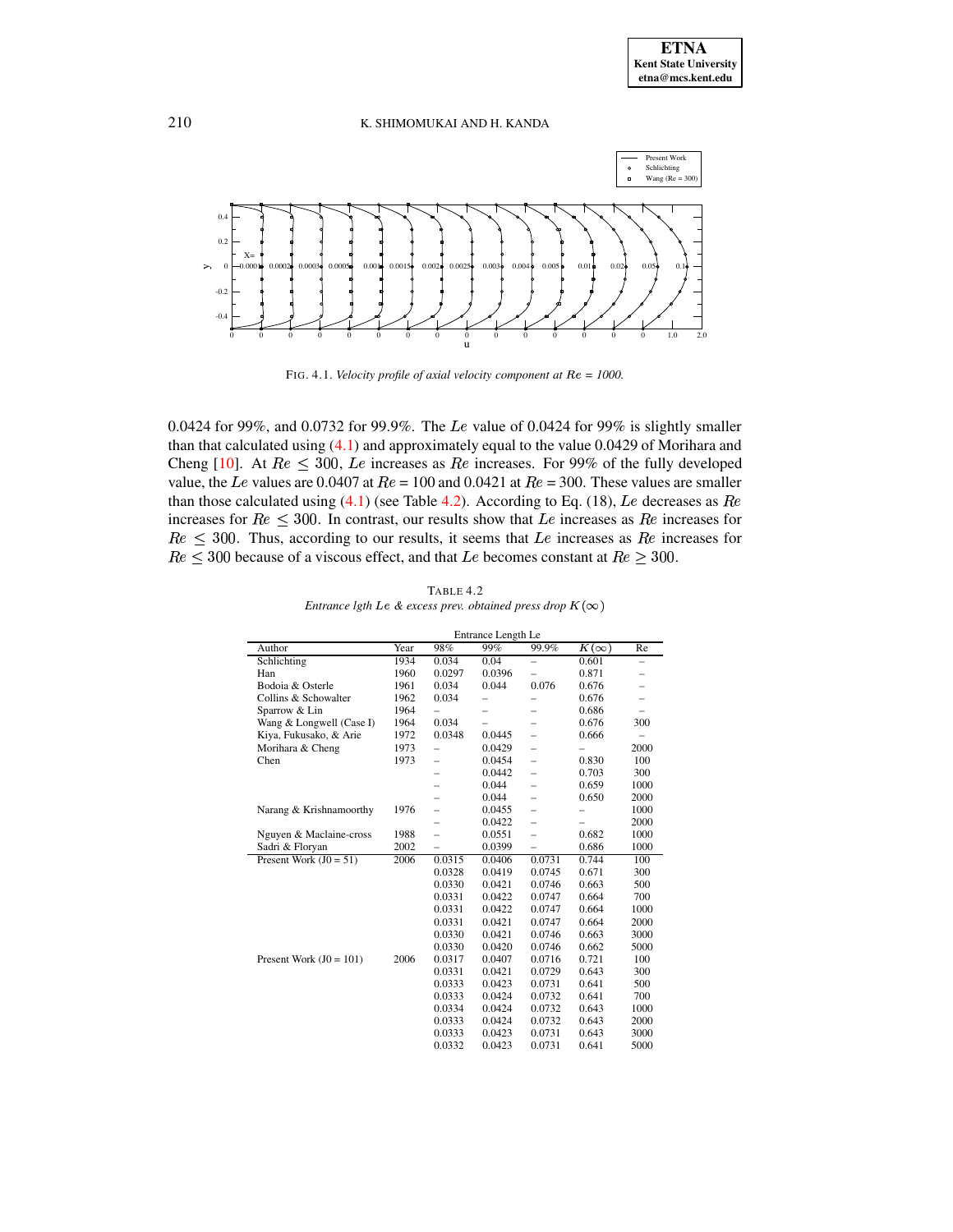| <b>ETNA</b>                  |
|------------------------------|
| <b>Kent State University</b> |
| etna@mcs.kent.edu            |

**4.3. Excess pressure drop**  $(K(\infty))$ . The pressure drop can be conveniently represented by (2.8). If X is larger than 0.1,  $K(X)$  is assumed to be  $K(\infty)$  for the fully developed region. Table 4.2 also gives the  $K(\infty)$  values computed by other researchers, most of which are obtained regardless of Re. Chen [2] provides the following, (4.2) for  $K(\infty)$ :

<span id="page-9-0"></span>(4.2) 
$$
K(\infty) = 0.64 + \frac{19}{Re}
$$

In our study, the excess pressure drop  $K(X)$  at the centerline is shown in Fig. 4.2 for Re  $= 1000$ , in which the curve of the pressure drop approaches a straight line with a gradient of 24 as X increases. The calculated  $K(\infty)$  values for  $100 \le Re \le 5000$  are listed in Table 4.2. The following are our main conclusions. The calculated results are approximately the same at  $Re > 300$ , where the  $K(\infty)$  value is approximately 0.643. At  $Re \leq 300$ ,  $K(\infty)$  decreases as Re increases. The  $K(\infty)$  values are 0.721 at  $Re = 100$  and 0.643 for  $Re = 300$ . These values are slightly smaller than those calculated using Eq.  $(19)$  (see Table 4.2). This difference is attributed to the fact that Chen invoked the momentum integral method and boundary-layer assumptions. However, the present behavior that  $K(\infty)$  decreases to a constant value as Re increases is the same as the result of Chen. For example,  $K(\infty)$  decreases to 0.659 at  $Re = 1000$  in Chen's case and  $K(\infty)$  decreases to 0.643 at  $Re = 300$  in the present study.

Generally, the results of this study for Le and  $K(\infty)$  are in agreement with the previous results listed in Table 4.2.



<span id="page-9-1"></span>FIG. 4.2. Development of P in channel flow.

**4.4. Pressure distribution in the y-direction.** Let us consider the question: "Which is higher, the pressure at the wall  $(Pw)$ , or the pressure at the centerline  $(Pc)$  in the y-direction?" At the wall, the derivative of v with respect to x is 0, so that, from  $(2.4)$  and  $(3.1)$  the vorticity is reduced to

<span id="page-9-2"></span>
$$
(4.3) \quad \omega_{i,J0} = -\frac{\partial u}{\partial y}\bigg|_{y=h} \approx -\frac{3u_{i,J0} - 4u_{i,J0-1} + u_{i,J0-2}}{2\Delta y} = \frac{4u_{i,J0-1} - u_{i,J0-2}}{2\Delta y}.
$$

Near the wall, the  $x$  component of velocity,  $u$ , can be linearly approximated as follows:

<span id="page-9-3"></span>(4.4) 
$$
u_{i,J0-1} \approx \frac{(u_{i,J0} + u_{i,J0-2})}{2} = \frac{1}{2} u_{i,J0-2}
$$

From  $(4.3)$  and  $(4.4)$ , the vorticity at the wall is simply approximated as follows:

 $\sim$  1

<span id="page-9-4"></span>(4.5) 
$$
\omega_{i,J0} = -\frac{\partial u}{\partial y}\Big|_{y=h} \approx \frac{u_{i,J0-1}}{\Delta y} > 0.
$$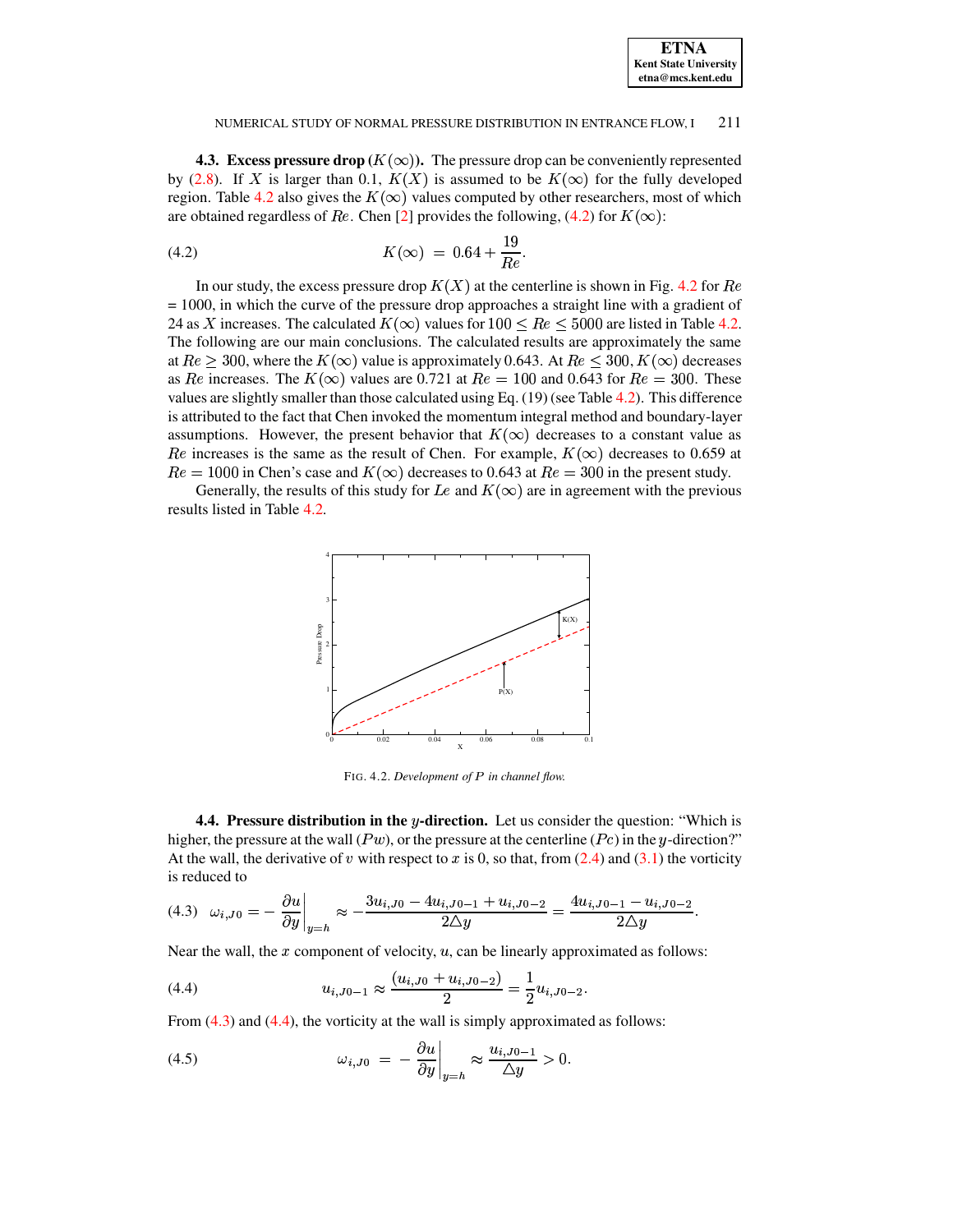Substituting  $(4.5)$  into  $(2.10)$  gives

$$
\frac{\partial P}{\partial y}\Big|_{y=h} = \frac{2}{Re} \left. \frac{\partial \omega_z}{\partial x} \right|_{y=h} = \left. \frac{2}{Re} \frac{\partial}{\partial x} \left( -\frac{\partial u}{\partial y} \right) \right|_{y=h}
$$

$$
\approx \left. \frac{2}{Re} \frac{\partial}{\partial x} \left( \frac{u_{i,J0-1}}{\Delta y} \right) \right|_{x=h} = \frac{2}{Re} \frac{u_{i+1,J0-1} - u_{i-1,J0-1}}{2 \Delta x \Delta y} \leq 0.
$$

Thus, since  $u_{i+1,J_0-1} < u_{i-1,J_0-1}$  in the entrance region, the normal pressure gradient at the wall becomes negative. On the other hand, in the fully developed region, since  $u_{i+1,J_0-1} =$  $u_{i-1}$ ,  $I_{0-1}$ , the normal pressure gradient at the wall becomes 0, so that the pressure distribution results in uniform in the  $y$ -direction.

As for the value of the vorticity at the wall, the velocity distribution in the fully developed region is given by

(4.6) 
$$
u(y) = \frac{3}{2}(1 - \frac{y^2}{h^2}).
$$

Differentiating  $(4.6)$  with respect to y gives

<span id="page-10-0"></span>
$$
\omega|_{y=h} \; = \; - \; \frac{\partial u}{\partial y}\bigg|_{y=h} \; = \; - \frac{3}{2}(-\frac{2h}{h^2}) \; = \; 3\frac{1}{h} \; = \; 6
$$

where the dimensionless value of h is 0.5. Thus, the value of  $\omega$  decreases monotonously from a large positive value at the leading edge to  $6$  in the fully developed region (see Table  $4.3$ ). Hence, the positiveness of the vorticity in  $(4.5)$  is also verified. In Table 4.3, there exists a singular point at the leading edge  $(i = 1, j = J0)$ :  $\omega(1, J0)$  is 151.5 and 301.5 for  $J0 =$ 51 and 101, respectively. In this calculation method, however, after  $i = 2$ , the vorticity is smoothed regardless the number of normal grid points.

Next, let us verify the above deductions using the calculated results. The axial pressure drops  $\Delta P$  and the pressure distribution in the y-direction, P, at  $X \le 0.002$  are shown in Figs. 4.3 through 4.9. Since the initial and boundary conditions for pressure at the inlet  $X = 0$  are assumed to always be zero, the pressure drop from the inlet  $\Delta P$  is

$$
\Delta P(X) = 0 - P(X) = -P(X),
$$

where the pressure  $P(X)$  is negative and the pressure drop  $\Delta P$  is positive. The absolute value of pressure is equal to the value of the pressure drop. In Figs.  $4.3$  through  $4.9$  (a), the squares and circles show the pressure drops at the wall  $\triangle P w$  and at the centerline  $\triangle P c$ , respectively.

We consider the pressure drop. For example, at  $Re = 1000$ , it is clear in Fig. 4.6 (a) that (i) there is a large difference between  $\triangle P w$  and  $\triangle P c$  across the width of the channel at  $X < 0.001$ . Note that  $\Delta P w$  is larger than  $\Delta P c$ . This indicates that (ii) the pressure at the wall Pw is lower than the pressure at the centerline  $Pc$ , i.e.,  $Pw < Pe$ . This is in contradiction to the results obtained using the boundary layer theory, in which there is a flat distribution in the central region, and also to Bernoulli's law, although the law does not apply to viscous flow. Moreover, it is seen from Figs. 4.3 through  $4.9$  (a) that (iii) the difference,  $Pc - Pw$ , decreases as Re increases. The values of  $Pc - Pw$  are listed in Table 4.4. It is clear from Table 4.4 that at  $Re \leq 3000$  and  $X = 0.0005$ , there exists a significant pressure gradient in the y-direction. The distance where  $\triangle P w$  approximately equals  $\triangle P c$  is hereafter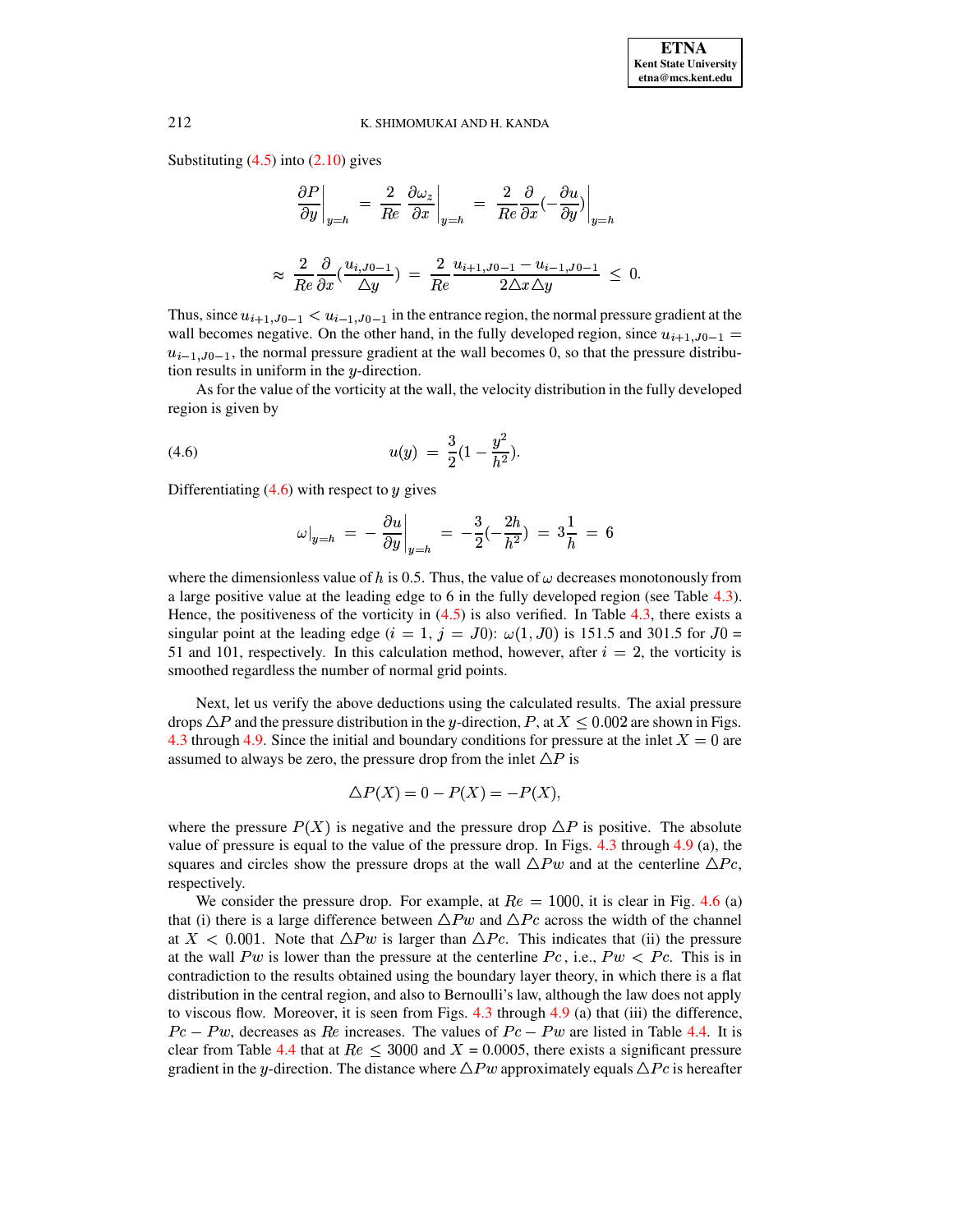**ETNA Kent State University etna@mcs.kent.edu**

## NUMERICAL STUDY OF NORMAL PRESSURE DISTRIBUTION IN ENTRANCE FLOW, I 213

TABLE 4.3 *Vorticity distributions at wall*  $(j = J0)$ 

<span id="page-11-0"></span>

|              |         | $\boldsymbol{X}$ |        |                |        |       |        |
|--------------|---------|------------------|--------|----------------|--------|-------|--------|
|              | $_{Re}$ | 0.0              | 0.0001 | 0.0002         | 0.0005 | 0.001 | 0.0015 |
| Present Work | 100     | 151.50           | 105.67 | 72.16          | 29.16  | 15.13 | 11.54  |
| $(J0 = 51)$  | 300     | 151.50           | 62.24  | 30.96          | 14.42  | 11.14 | 10.34  |
|              | 500     | 151.50           | 47.97  | 23.28          | 13.18  | 11.55 | 11.02  |
|              | 1000    | 151.50           | 36.70  | 18.92          | 13.56  | 12.54 | 11.64  |
|              | 2000    | 151.50           | 30.79  | 17.82          | 14.66  | 12.90 | 11.73  |
|              | 3000    | 151.50           | 28.87  | 18.07          | 15.04  | 12.93 | 11.71  |
|              | 5000    | 151.50           | 27.57  | 18.72          | 15.25  | 12.93 | 11.69  |
| Present Work | 100     | 301.50           | 143.61 | 74.25          | 26.47  | 14.66 | 11.30  |
| $(J0 = 101)$ | 300     | 301.50           | 65.40  | 28.49          | 14.00  | 10.96 | 10.23  |
|              | 500     | 301.50           | 48.67  | 22.17          | 13.01  | 11.48 | 10.98  |
|              | 1000    | 301.50           | 36.79  | 18.54          | 13.52  | 12.53 | 11.63  |
|              | 2000    | 301.50           | 30.77  | 17.68          | 14.65  | 12.90 | 11.72  |
|              | 3000    | 301.50           | 28.81  | 17.99          | 15.04  | 12.92 | 11.70  |
|              | 5000    | 301.50           | 27.50  | 18.69          | 15.25  | 12.92 | 11.68  |
|              |         |                  |        | $\overline{X}$ |        |       |        |
|              | Re      | 0.002            | 0.01   | 0.02           | 0.05   | 0.07  | 0.1    |
| Present Work | 100     | 9.96             | 7.18   | 6.58           | 6.11   | 6.07  | 6.06   |
| $(J0 = 51)$  | 300     | 9.95             | 7.46   | 6.65           | 6.12   | 6.07  | 6.06   |
|              | 500     | 10.56            | 7.50   | 6.66           | 6.12   | 6.07  | 6.06   |
|              | 1000    | 10.90            | 7.51   | 6.66           | 6.12   | 6.07  | 6.06   |
|              | 2000    | 10.92            | 7.51   | 6.66           | 6.12   | 6.07  | 6.06   |
|              | 3000    | 10.90            | 7.50   | 6.65           | 6.12   | 6.07  | 6.06   |
|              | 5000    | 10.88            | 7.49   | 6.65           | 6.12   | 6.07  | 6.06   |
| Present Work | 100     | 9.80             | 7.15   | 6.55           | 6.08   | 6.04  | 6.03   |
| $(J0 = 101)$ | 300     | 9.88             | 7.44   | 6.62           | 6.09   | 6.04  | 6.03   |
|              | 500     | 10.53            | 7.48   | 6.63           | 6.09   | 6.04  | 6.03   |
|              | 1000    | 10.89            | 7.49   | 6.64           | 6.09   | 6.04  | 6.03   |
|              | 2000    | 10.92            | 7.49   | 6.64           | 6.09   | 6.04  | 6.03   |
|              | 3000    | 10.89            | 7.48   | 6.63           | 6.09   | 6.04  | 6.03   |
|              | 5000    | 10.87            | 7.47   | 6.63           | 6.09   | 6.04  | 6.03   |

TABLE 4.4 *Pressure difference*  $Pc - Pw$  *and pressure agreement length Lp* 

<span id="page-11-1"></span>

|              |      | Χ      |        |           |        |       |        |
|--------------|------|--------|--------|-----------|--------|-------|--------|
|              |      | 0.0002 | 0.0005 | 0.001     | 0.0015 | 0.002 |        |
|              | Re   |        |        | $Pc - Pw$ |        |       | Lp     |
| Present Work | 100  | 1.286  | 1.206  | 0.882     | 0.704  | 0.575 | 0.0213 |
| $(J0 = 51)$  | 300  | 0.436  | 0.393  | 0.227     | 0.122  | 0.064 | 0.0051 |
|              | 500  | 0.290  | 0.224  | 0.081     | 0.027  | 0.011 | 0.0028 |
|              | 700  | 0.227  | 0.139  | 0.030     | 0.008  | 0.0   | 0.0020 |
|              | 1000 | 0.174  | 0.071  | 0.008     | 0.0    | 0.0   | 0.0015 |
|              | 2000 | 0.093  | 0.009  | 0.0       | 0.0    | 0.0   | 0.0007 |
|              | 3000 | 0.058  | 0.002  | 0.0       | 0.0    | 0.0   | 0.0006 |
|              | 5000 | 0.027  | 0.0    | 0.0       | 0.0    | 0.0   | 0.0005 |
| Present Work | 100  | 1.288  | 1.205  | 0.882     | 0.703  | 0.575 | 0.0212 |
| $(J0 = 101)$ | 300  | 0.437  | 0.395  | 0.227     | 0.123  | 0.062 | 0.0051 |
|              | 500  | 0.293  | 0.226  | 0.083     | 0.026  | 0.010 | 0.0027 |
|              | 700  | 0.226  | 0.138  | 0.036     | 0.008  | 0.0   | 0.0020 |
|              | 1000 | 0.178  | 0.071  | 0.007     | 0.0    | 0.0   | 0.0014 |
|              | 2000 | 0.092  | 0.008  | 0.0       | 0.0    | 0.0   | 0.0006 |
|              | 3000 | 0.057  | 0.002  | 0.0       | 0.0    | 0.0   | 0.0005 |
|              | 5000 | 0.025  | 0.0    | 0.0       | 0.0    | 0.0   | 0.0004 |

called the pressure agreement length  $Lp$ . In Table [4.4,](#page-11-1) it is seen that (iv)  $Lp$  decreases as *Re* increases. At  $Re \geq 300$ , Le and  $K(\infty)$  are approximately constant. However, even if  $Re \geq 300$ , the pressure difference  $Pe-Pw$  and  $Lp$  decrease as  $Re$  increases, and disappear at  $Re \geq 5000.$ 

Next, we consider the pressure distribution in the  $y$ -direction as shown in Figs. [4.3](#page-12-0) through [4.9](#page-15-10) (b). At  $Re \leq 1000$  and  $X \leq 0.0005$ , the difference in pressure between the wall and the centerline exists and the absolute value of normal pressure gradient  $\partial P/\partial y$  near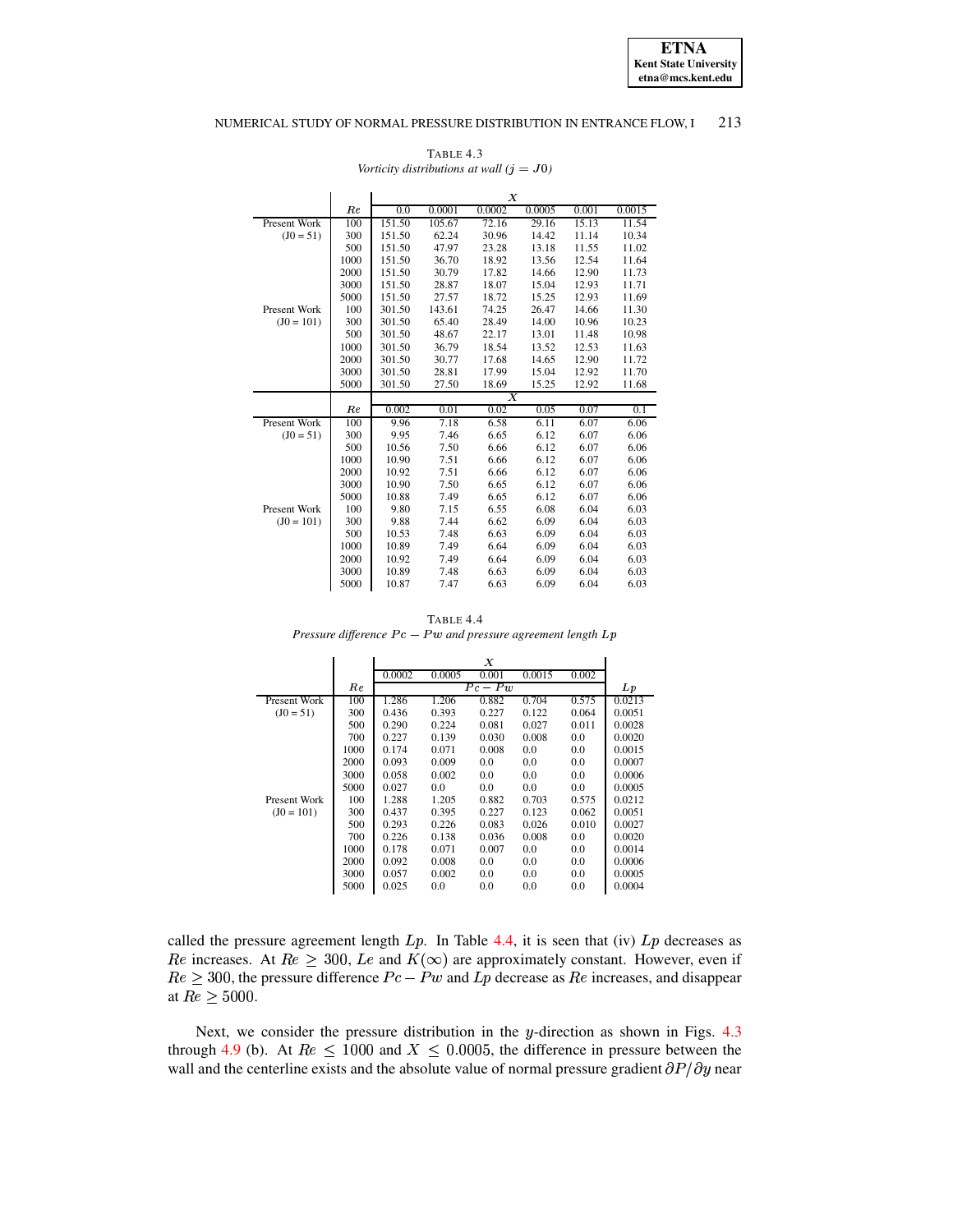the wall is larger than that in the central core. This normal pressure gradient decreases as  $Re$ and X increase. At  $Re \ge 5000$  and  $X \ge 0.0005$ , the pressure difference in the y-direction disappears as shown in Fig. 4.9.

Consider the relationship between the pressure distribution and  $Re$ . In Fig. 4.10, the straight and the dotted curves denote the pressure drops at the wall and at the centerline at  $Re$  $=$  500, 1000, and 3000. Fig. 4.10 shows that the difference  $Pc - Pw$  depends strongly on Re for  $Re \leq 3000$  near the inlet. For  $Re \geq 1000$ , the pressure drops at the wall and at the centerline becomes the same after  $X > 0.00015$  regardless of Re. Strictly, as X increases, the pressure drop at  $Re = 500$  becomes approximately the same as that at  $Re > 1000$ : At X  $= 0.02$ ,  $\Delta P = 1.0242$  at  $Re = 500$  and  $\Delta P = 1.0225$  at  $Re = 1000$ . Similarly, as X increases far downstream, the pressure drop at  $Re = 300$  becomes approximately the same as that at  $Re \ge 1000$ . However, the pressure drop at  $Re = 100$  is higher than that at  $Re = 1000$ : At  $X = 0.03$ ,  $\Delta P = 1.3996$  at  $Re = 100$ ,  $\Delta P = 1.3200$  at  $Re = 300$ , and  $\Delta P = 1.3113$  at  $Re = 1000$ . Thus,  $K(\infty)$  becomes approximately the same at  $Re \ge 300$  as shown in Table  $4.2.$ 

In summary, there exists a large difference in pressure in the  $y$ -direction near the inlet, which depends on Re. The difference disappears downstream and the pressure drop at  $Re \geq$ 300 becomes the same regardless of  $Re$ .



FIG. 4.3. (a) Axial pressure drop and (b) pressure in y-direction,  $Re = 100$ .

<span id="page-12-0"></span>

FIG. 4.4. (a) Axial pressure drop and (b) pressure in y-direction,  $Re = 300$ .

5. Conclusions. An analysis of flow development at Reynolds numbers from 100 to 5000 in the entrance region of parallel plates is presented. The flow field was calculated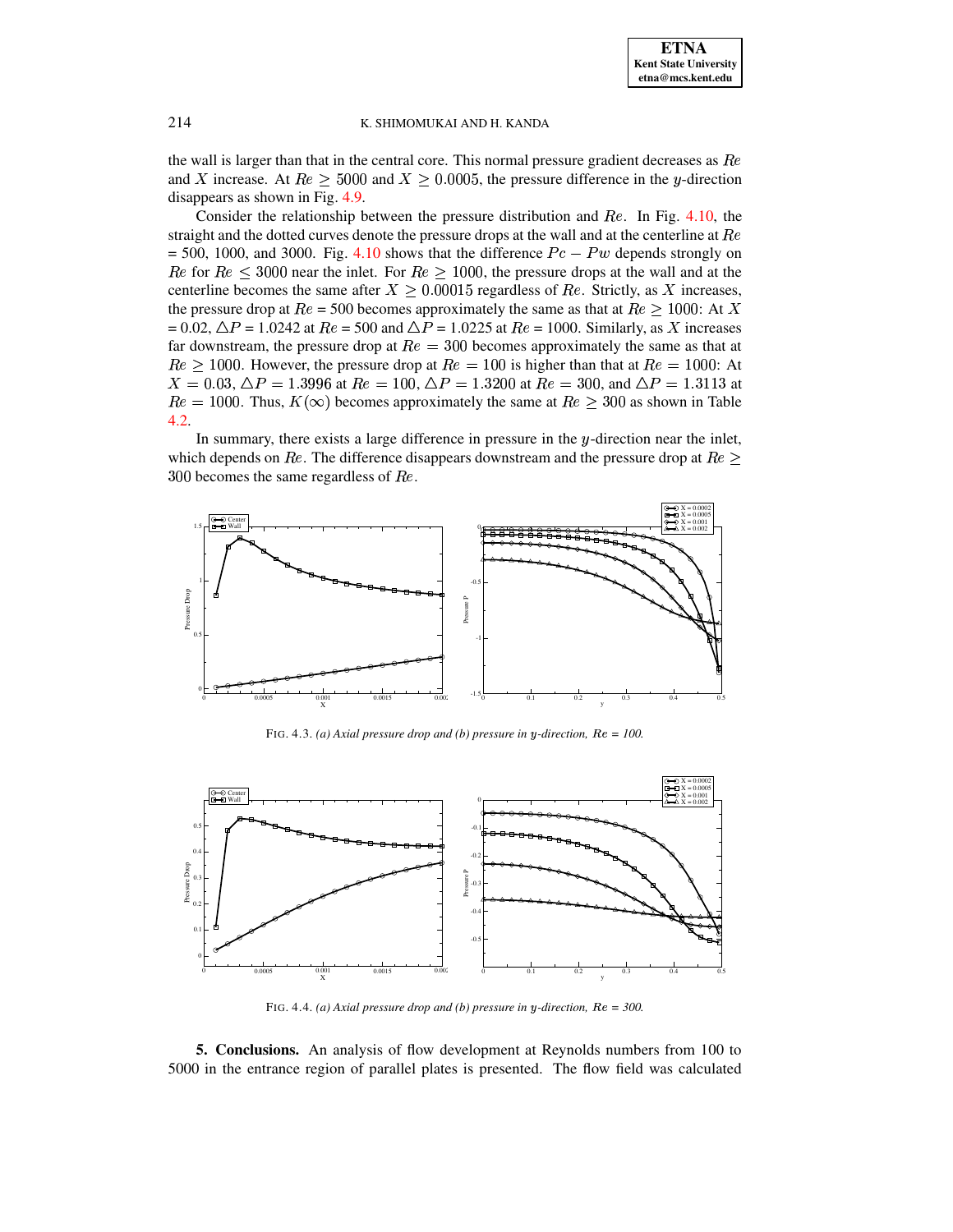



FIG. 4.5. *(a)* Axial pressure drop and *(b)* pressure in y-direction,  $Re = 500$ .



FIG. 4.6. *(a)* Axial pressure drop and *(b)* pressure in y-direction,  $Re = 1000$ .

<span id="page-13-0"></span>with time using the vorticity transport equation and Poisson's equation for the stream function independently of pressure. After the computation reached the steady state, the pressure was calculated in two steps: (i) initial pressure values were obtained using the Navier-Stokes equation in a steady state  $(2.5)$ , and then, (ii) smooth solutions were calculated using Poisson's equation  $(2.7)$ . The Navier-Stokes equation can be expressed in vector form using [\(2.9\)](#page-4-0). At the wall, the viscous term is expressed by the curl of vorticity so that the pressure gradient in the y-direction is given by the vorticity gradient in the x-direction  $(2.10)$ . Hence, the calculation procedure for pressure distribution was carried out without any preliminary assumptions.

As a result, the pressure distribution in the  $y$ -direction was obtained for the first time for the above Reynolds numbers. For the fully developed region, the calculated velocity distribution, entrance length, and excess pressure drop were in good agreement with those reported previously by the researchers listed in Table [4.2.](#page-8-0)

The conclusions obtained can be summarized as follows.

1. There is a large difference between  $P_w$  and  $P_c$  across the width of the channel for a small  $X$ , where  $Pw$  is smaller than  $Pc$ . This is in contradiction to the results obtained using the boundary layer theory, in which there is a flat distribution in the central region, and also to Bernoulli's law, although the law does not apply to viscous flow. The difference between  $P_w$  and  $P_c$  disappears at  $Re \geq 5000$ . This indicates that the boundary-layer assumptions do not hold for  $Re \leq 5000$ . Note that NWS causes the difference between  $P w$  and  $P c$  and forces the fluid particles to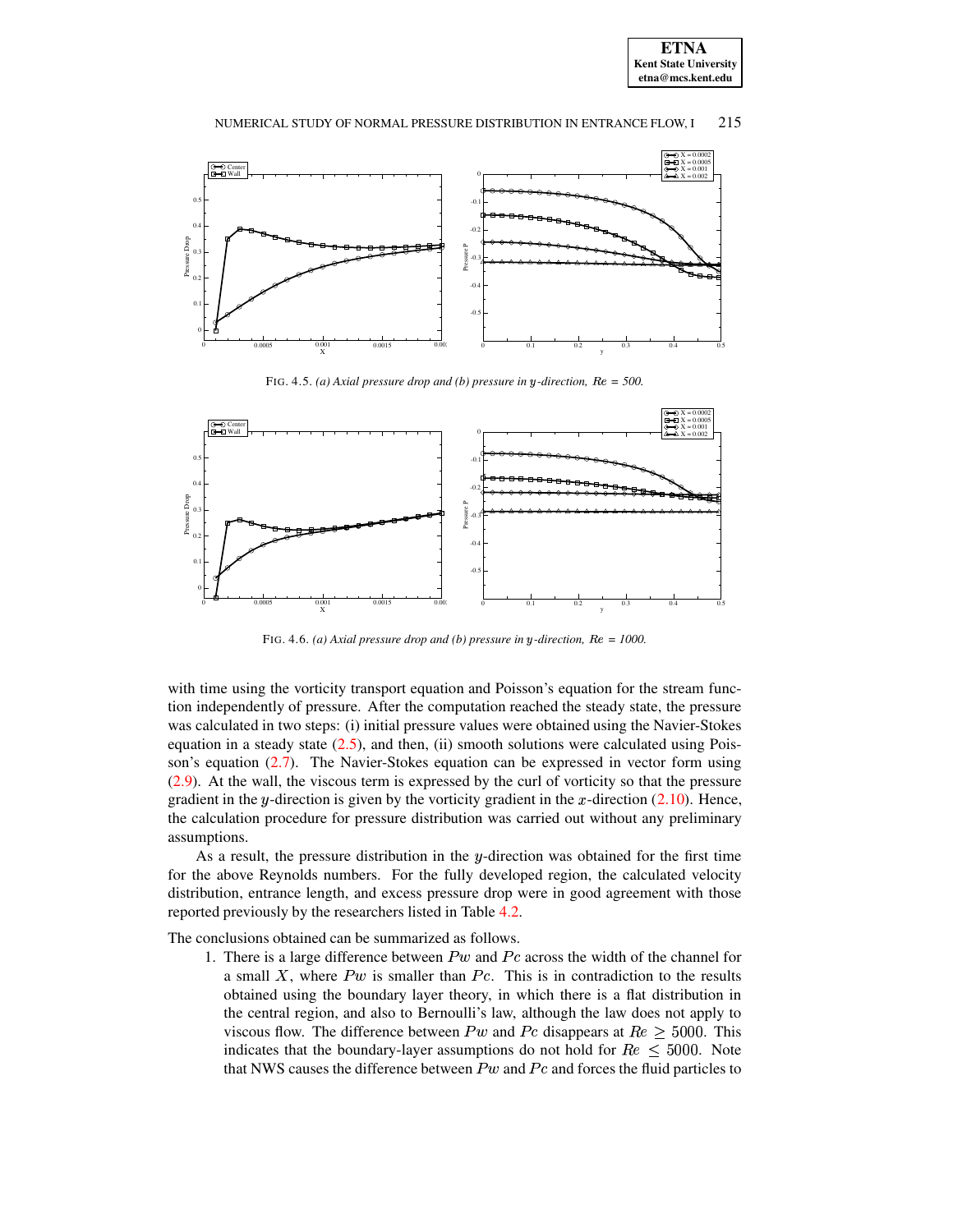

FIG. 4.7. *(a)* Axial pressure drop and *(b)* pressure in y-direction,  $Re = 2000$ .



FIG. 4.8. *(a) Axial pressure drop and <i>(b) pressure in y-direction,*  $Re = 3000$ .

move towards the centerline.

2. The calculated Le and  $K(\infty)$  values are approximately constant at  $Re \geq 300$ . Since the minimum critical Reynolds number is in the neighborhood of 1300, it is important to find variable that vary at  $Re \geq 300$ . Hence, we found that the pressure difference in the y-direction exists even if  $Re \geq 300$  and varies inversely as  $Re$  increases, and disappear at  $Re \geq 5000$ . The relation between NWS and  $Re$  may thus be a next research item.

**Acknowledgments.** We wish to thank Professor Y. Nemoto and the staff of the Information SynergyCenter, Tohoku University,Japan, for their outstanding professionalservices and computational environment. The valuable advice and comments of Professor Frank Stenger of the University of Utah are greatly appreciated.

# REFERENCES

- [1] J. R. BODOIA AND J. F. OSTERLE, *Finite difference analysis of plane Poiseuille and Couette flow developments*, Appl. Sci. Res., 10 (1961), pp. 265–276.
- <span id="page-14-0"></span>[2] R-Y. CHEN, *Flow in the entrance region at low Reynolds numbers*, Trans. ASME J. Fluids Engrg., 95 (1973), pp. 153–158.
- [3] M. COLLINS AND W. R. SCHOWALTER, *Laminar flow in the inlet region of a straight channel*, Phys. Fluids, 5 (1962), pp. 1122–1124.
- <span id="page-14-1"></span>[4] S. J. DAVIES AND C. M. WHITE, *An Experimental Study of the flow of water in pipes of rectangular section*, Proc. Roy. Soc., A119 (1928), pp. 92–107.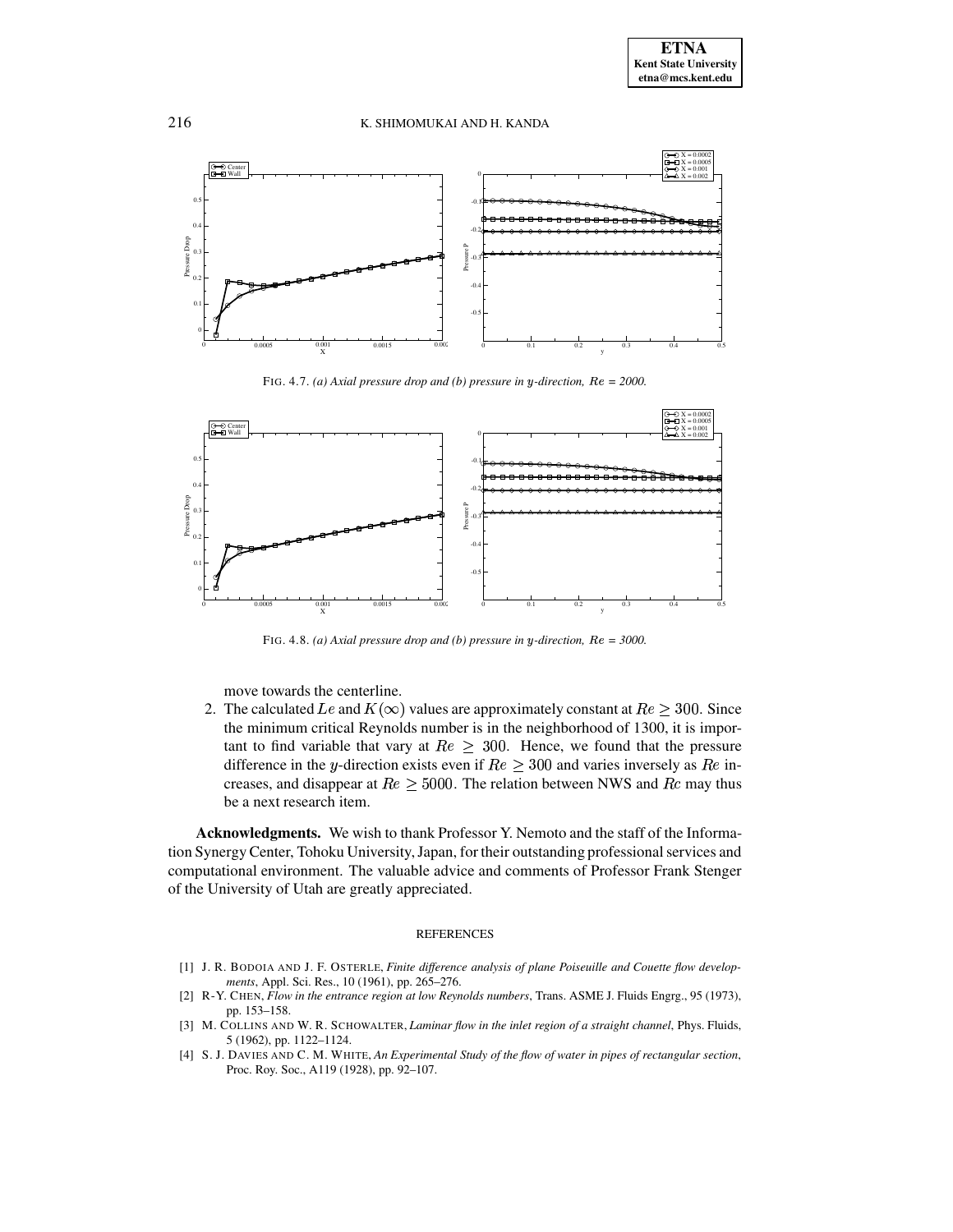



<span id="page-15-10"></span>FIG. 4.9. *(a)* Axial pressure drop and *(b)* pressure in y-direction,  $Re = 5000$ .



<span id="page-15-11"></span>FIG. 4.10. *Axial pressure drop, = 500 to3000.*

- <span id="page-15-0"></span>[5] S. GOLDSTEIN, *Modern Developments in Fluid Dynamics, Vol. I*, Dover, 97, 299, 1965.
- [6] L. S. HAN, *Hydrodynamic entrance lengths for incompressible laminar flow in rectangular ducts*, Trans. ASME J. Appl. Mech., 27 (1960), pp. 403–409.
- [7] H. KANDA, *Difference in critical Reynolds number between Hagen-Poiseuille and plane Poiseuille flows*, Proc. of ASME Fluids Eng. Division - 2001, U. S. Rohaygi, ed., ASME FED-Vol. 256, American Society of Mechanical Engineers, New York, 2001, pp. 189–196.
- <span id="page-15-3"></span>[8] H. KANDA, *Verification of a model for occurrence of turbulent flow between parallel plates*, Proc. of Mechanical Engineering Congress, 2002 Japan (MECJ-02), Vol. VII, M. Tanaka and Y. Matsumoto, eds., Japan Society of Mechanical Engineers, Tokyo, 2002, pp. 65–66.
- [9] M. KIYA, S. FUKUSAKO AND M. ARIE, *Effect of non-uniform inlet velocity profile on the development of a laminar flow between parallel plates*, Bulletin of JSME, 15, No. 81, (1972), pp. 324–336.
- <span id="page-15-6"></span>[10] H. MORIHARA AND R. T. CHENG, *Numerical solution of the viscous flow in the entrance region of parallel plates*, J. Comput. Phys., 11 (1973), pp. 550–572.
- [11] B. S. NARANG AND G. KRISHNAMOORTHY, *Laminar flow in the entrance region of parallel plates*, Trans. ASME J. Appl. Mech., 43 (1976), pp. 186–188.
- [12] T. V. NGUYEN AND I. L. MACLAINE-CROSS, *Incremental pressure drop number in parallel-plate heat exchangers*, Trans. ASME J. Fluids Engrg., 110 (1988), pp. 93–96.
- <span id="page-15-7"></span><span id="page-15-1"></span>[13] R. L. PANTON, *Incompressible Flow, Second ed.*, Wiley-Interscience, New York, 1996, pp. 376–378.
- [14] V. C. PATEL AND M. R. HEAD, *Some observations on skin friction and velocity profiles in fully developed pipe and channel flows*, J. Fluid Mech., 38 (1969), pp. 181–201.
- <span id="page-15-9"></span><span id="page-15-4"></span>[15] C. E. PEARSON, *A computational method for viscous flow problems*, J. Fluid Mech., 21 (1965), pp. 611–622.
- <span id="page-15-5"></span>[16] R. PEYRET AND T. D. TAYLOR, *Computational Methods for Fluid Flow*, Springer-Verlag, Berlin, 236, 1983.
- <span id="page-15-2"></span>[17] L. PRANDTL AND O. G. TIETJENS, *Applied Hydro- and Aeromechanics*, Dover, 22, 1957.
- [18] O. REYNOLDS, *An experimental investigation of the circumstances which determine whether the motion of water shall be direct or sinuous, and of the law of resistance in parallel channels*, Trans. Roy. Soc. Lond., 174 (1883), pp. 935–982.
- <span id="page-15-8"></span>[19] P. J. ROACHE, *Fundamentals of Computational Fluid Dynamics*, Hermosa, 1998, pp. 196–200.